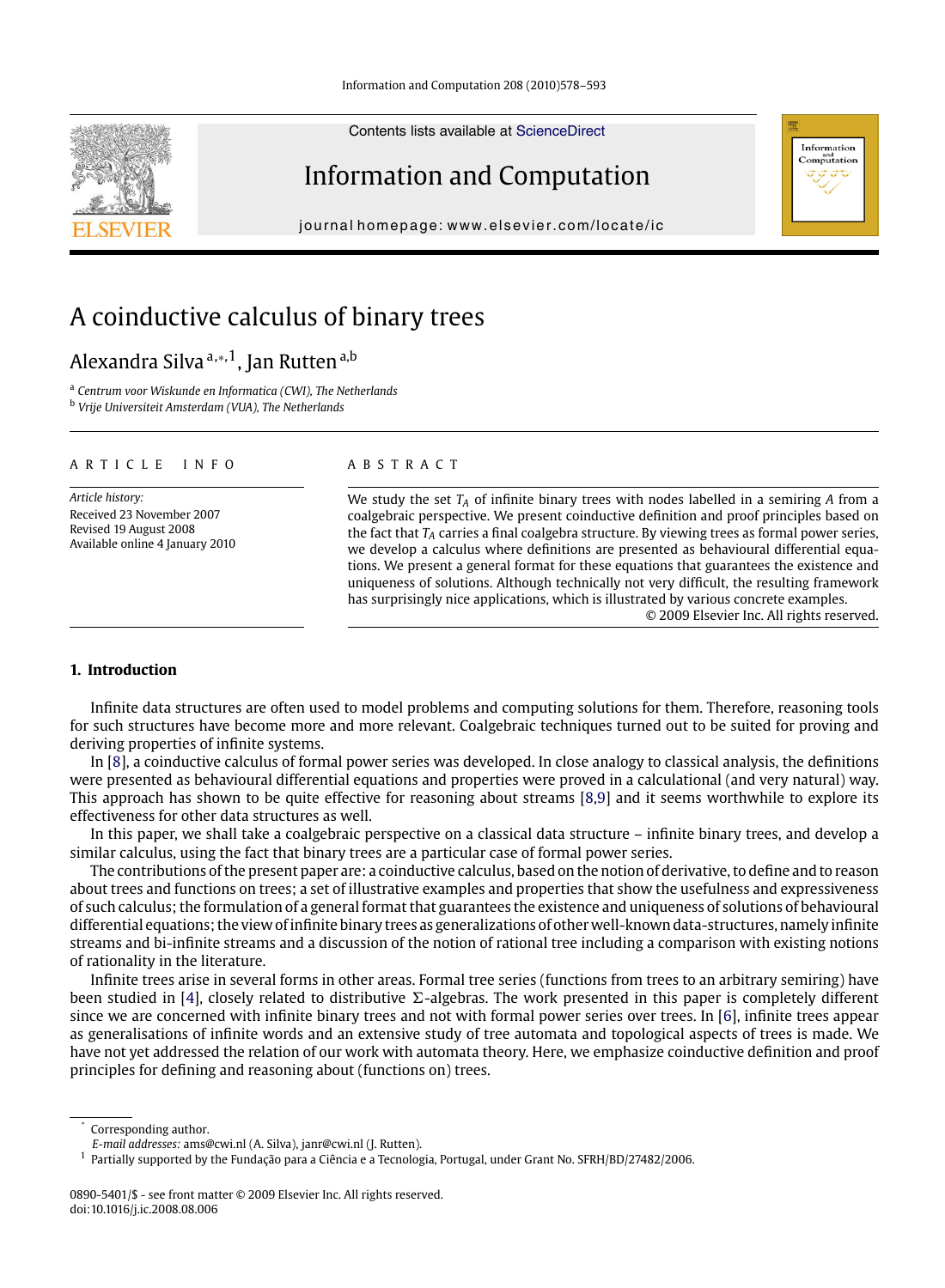<span id="page-1-0"></span>At the end of the paper, in Section [8,](#page-15-0) the novelty of our approach is discussed further. Also several directions for further applications are mentioned there.

#### **2. Trees and coinduction**

We introduce the set  $T_A$  of infinite node-labelled binary trees, show that  $T_A$  satisfies a coinduction proof principle and illustrate its usefulness.

The set *TA* of infinite node-labelled binary trees, where to each node is assigned a value in *A*, is the final coalgebra for the functor  $FX = X \times A \times X$  and can be formally defined by:

 $T_A = \{t \mid t : \{L, R\}^* \to A\}$ 

The set *TA* carries a final coalgebra structure consisting of the following function:

 $\langle l, i, r \rangle$  :  $T_A \rightarrow T_A \times A \times T_A$ *t*  $\mapsto \langle \lambda w.t(Lw), t(\varepsilon), \lambda w.t(Rw) \rangle$ 

where *l* and *r* return the left and right subtrees, respectively, and *i* gives the label of the root node of the tree. Here, ε denotes the empty word and, for  $b \in \{L, R\}$ , *bw* denotes the word resulting from prefixing the word *w* with the letter *b*.

These definitions of the set  $T_A$  and the respective coalgebra map may not seem obvious. The follow reasoning justifies its correctness:

• It is well known from the literature [\[5\]](#page-15-0) that the final system for the functor  $G(X) = A \times X^B$  is  $(A^{B^*}, \pi)$ , where

$$
\pi : A^{B^*} \to A \times (A^{B^*})^B
$$
  

$$
\pi(\phi) = \langle \phi(\varepsilon), \lambda b \, v, \phi(bv) \rangle
$$

- The functor *F* is isomorphic to  $H(X) = A \times X^2$ .
- Therefore, the set  $A^{2^*}$  is the final coalgebra for the functor *F*. Considering  $2 = \{L, R\}$  we can derive the definition of  $\langle l, i, r \rangle$ from the one presented above for  $\pi$ .

The fact that  $T_A$  is a final coalgebra means that for any arbitrary coalgebra  $\langle lt, o, rt \rangle : U \to U \times A \times U$ , there exists a unique  $f: U \rightarrow T_A$ , such that the following diagram commutes:

$$
U^{---} - \frac{\exists! f^{+} - - - \geq T_{A}}{\n\downarrow \text{(i,i,r)}}
$$
\n
$$
U \times A \times U \xrightarrow{f \times id_{A} \times f} T_{A} \times A \times T_{A}
$$

The existence part of this statement gives us a *coinductive definition principle*. Every triplet of functions  $lt: U \rightarrow U$ ,  $o: U \rightarrow A$  and  $rt: U \rightarrow U$  defines a function  $h: U \rightarrow T_A$ , such that:

$$
i(h(x)) = o(x)
$$
  $l(h(x)) = h(lt(x))$   $r(h(x)) = h(rt(x))$ 

We will see a more general formulation of this principle in Section [3,](#page-3-0) where the right-hand side of the above equations will be more general.

Taking  $A = \mathbb{R}$  we present the definition of the elementwise sum as an example.



By the definition principle presented above, taking  $o(\langle σ, τ \rangle) = i(σ) + i(τ), lt(\langle σ, τ \rangle) = \langle l(σ), l(τ) \rangle$  and  $rt(\langle σ, τ \rangle) =$  $\langle r(\sigma), r(\tau) \rangle$  there is a unique function  $+ : T_{\mathbb{R}} \times T_{\mathbb{R}} \to T_{\mathbb{R}}$  satisfying:

 $i(\sigma + \tau) = i(\sigma) + i(\tau)$   $l(\sigma + \tau) = l(\sigma) + l(\tau)$   $r(\sigma + \tau) = r(\sigma) + r(\tau)$ 

Note that in the first equation above we are using  $+$  to represent both the sum of trees and the sum of real numbers.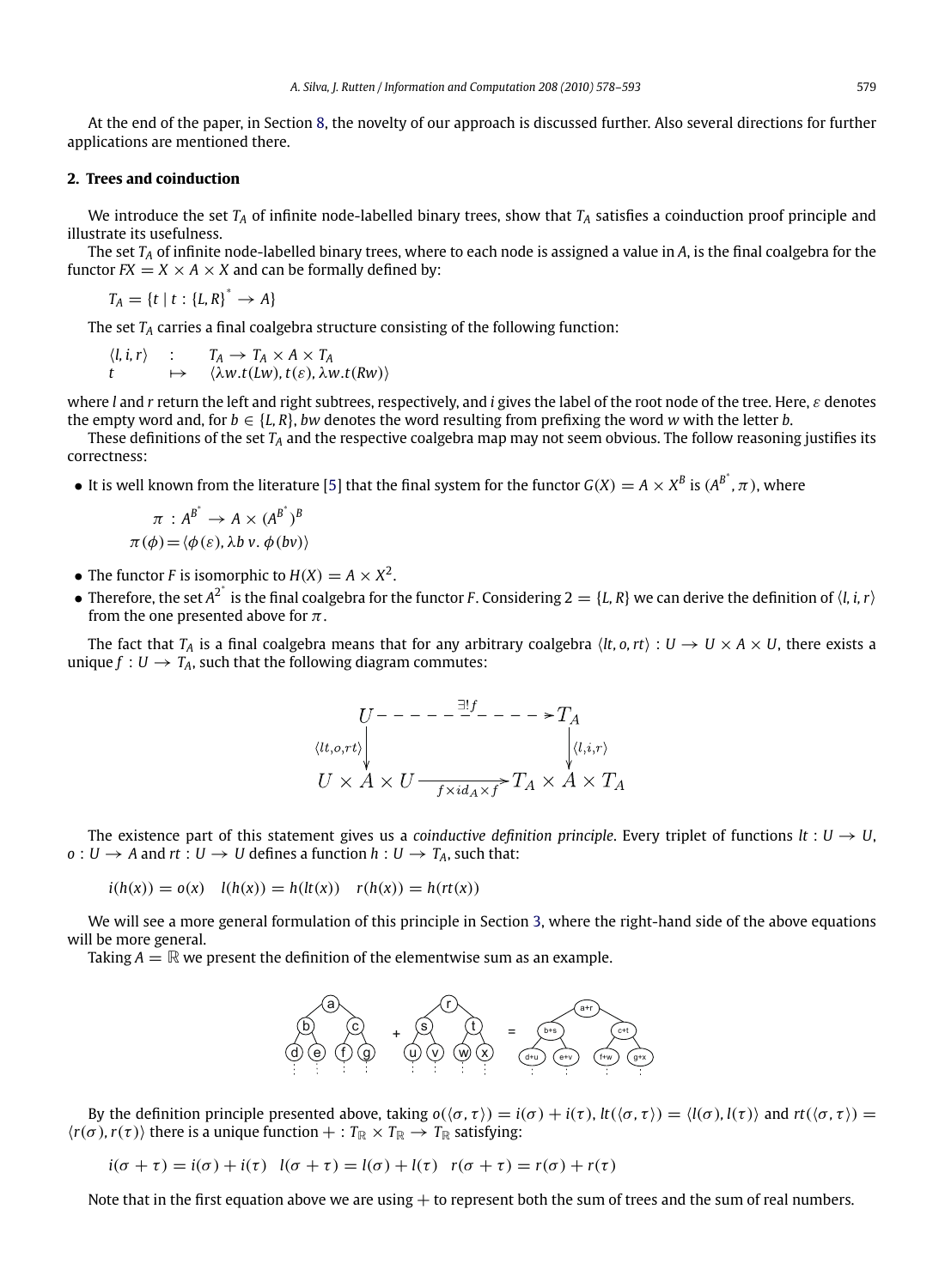<span id="page-2-0"></span>Now that we have explained the formal definition for the set *TA* and how one can uniquely define functions into *TA*, another important question is still to be answered: how do we prove equality on  $T_A$ ? In order to prove that two trees  $\sigma$  and  $\tau$  are equal it is necessary and sufficient to prove

$$
\forall_{w \in \{L,R\}^*} \sigma(w) = \tau(w) \tag{1}
$$

The use of induction on *w* (prove that  $\sigma(\varepsilon) = \tau(\varepsilon)$  and that whenever  $\sigma(w) = \tau(w)$  holds then  $\sigma(aw) = \tau(aw)$  also holds, for  $a \in \{L, R\}$  clearly is a correct method to establish the validity of (1). However, we will often encounter examples where there is not a general formula for  $\sigma(w)$  and  $\tau(w)$ . Instead, we take a coalgebraic perspective on  $T_A$  and use the *coinduction proof principle* in order to establish equalities. This proof principle is based on the notion of bisimulation. A bisimulation on  $T_A$  is a relation  $S \subseteq T_A \times T_A$  such that, for all  $\sigma$  and  $\tau$  in  $T_A$ ,

$$
(\sigma, \tau) \in S \Rightarrow \sigma(\varepsilon) = \tau(\varepsilon) \ \wedge \ (l(\sigma), l(\tau)) \in S \ \wedge \ (r(\sigma), r(\tau)) \in S
$$

We will write σ ∼ τ whenever there exists a bisimulation that contains (σ, τ). The relation ∼, called the bisimilarity relation, is the union of all bisimulations (one can easily check that the union of bisimulation is itself a bisimulation).

The definition of bisimulation presented above follows directly from instantiating the notion of *F*-bisimulation [\[7\]](#page-15-0) to the functor  $FX = X \times A \times X$ .

Also in [\[7\]](#page-15-0) a general formulation of the coinduction proof principle mentioned above is presented. The following theorem is the instantiation of such principle to infinite binary trees.

**Theorem 1** (Coinduction). For all trees  $\sigma$  and  $\tau$  *in*  $T_A$ , *if*  $\sigma \sim \tau$  *then*  $\sigma = \tau$ .

**Proof.** Consider two trees  $\sigma$  and  $\tau$  in  $T_A$  and let  $S \subseteq T_A \times T_A$  be a bisimulation relation which contains the pair  $(\sigma, \tau)$ . The equality  $\sigma(w) = \tau(w)$  now follows by induction on the length of w. We have that  $\sigma(\varepsilon) = \tau(\varepsilon)$ , because *S* is a bisimulation. If  $w = Lw'$ , then

 $\sigma$  (*Lw'*) = *l*( $\sigma$ )(*w'*) (Definition of *l*)  $= l(\tau)(w')$  (*S* is a bisimulation and induction hypothesis)  $= \tau (Lw')$ ) (Definition of *l*)

Similarly, if  $w = Rw'$ , then  $\sigma(Rw') = r(\sigma)(w') = r(\tau)(w') = \tau(Rw')$ . Therefore, for all  $w \in \{L, R\}^*, \sigma(w) = \tau(w)$ . This proves  $\sigma = \tau$ .  $\Box$ 

Thus, in order to prove that two trees are equal, it is sufficient to show that they are bisimilar.We shall see several examples of proofs by *coinduction* below.

As a first simple example, let us prove that the pointwise sum for trees of real numbers defined before is commutative. Let  $S = \{(\sigma + \tau, \tau + \sigma) \mid \sigma, \tau \in T_{\mathbb{R}}\}$ . Since  $i(\sigma + \tau) = i(\sigma) + i(\tau) = i(\tau + \sigma)$  and

$$
l(\sigma + \tau) = l(\sigma) + l(\tau) \qquad Sl(\tau) + l(\sigma) = l(\tau + \sigma)
$$
  

$$
r(\sigma + \tau) = r(\sigma) + r(\tau) \qquad Sr(\tau) + r(\sigma) = r(\tau + \sigma)
$$

for any  $\sigma$  and  $\tau$ , *S* is a bisimulation relation on  $T_{\mathbb{R}}$ . The commutativity property follows by coinduction.

Let us proceed with an apparently more complex example. For a function  $f : \mathbb{R} \to \mathbb{R}$  with  $f(a + b) = f(a) + f(b)$ ,  $\forall_{a,b} \in \mathbb{R}$ R, we show that

 $map_f(\sigma + \tau) = map_f(\sigma) + map_f(\tau)$ 

where *mapf* applies a function *f* to every node of a given tree and is defined coinductively as

 $i(map_f(\sigma))=f(i(\sigma))$  $l(map_f(\sigma))=map_f(l(\sigma))$  $r(map_f(\sigma))=map_f(r(\sigma))$ 

Similarly to what we did before, let *S* be a relation defined as follows:

 $S = \{ \langle map_f(\sigma + \tau), map_f(\sigma) + map_f(\tau) \rangle \mid \sigma, \tau \in T_{\mathbb{R}} \}$ 

with *f* preserving sums, as described above. Because

 $i(\text{map}_f(\sigma + \tau)) = f(i(\sigma + \tau)) = f(i(\sigma)) + f(i(\tau))$  $=$  *i*( $map_f(\sigma)$ ) + *i*( $map_f(\tau)$ )  $= i(map_f(\sigma) + map_f(\tau))$ 

and, for  $t \in \{l, r\}$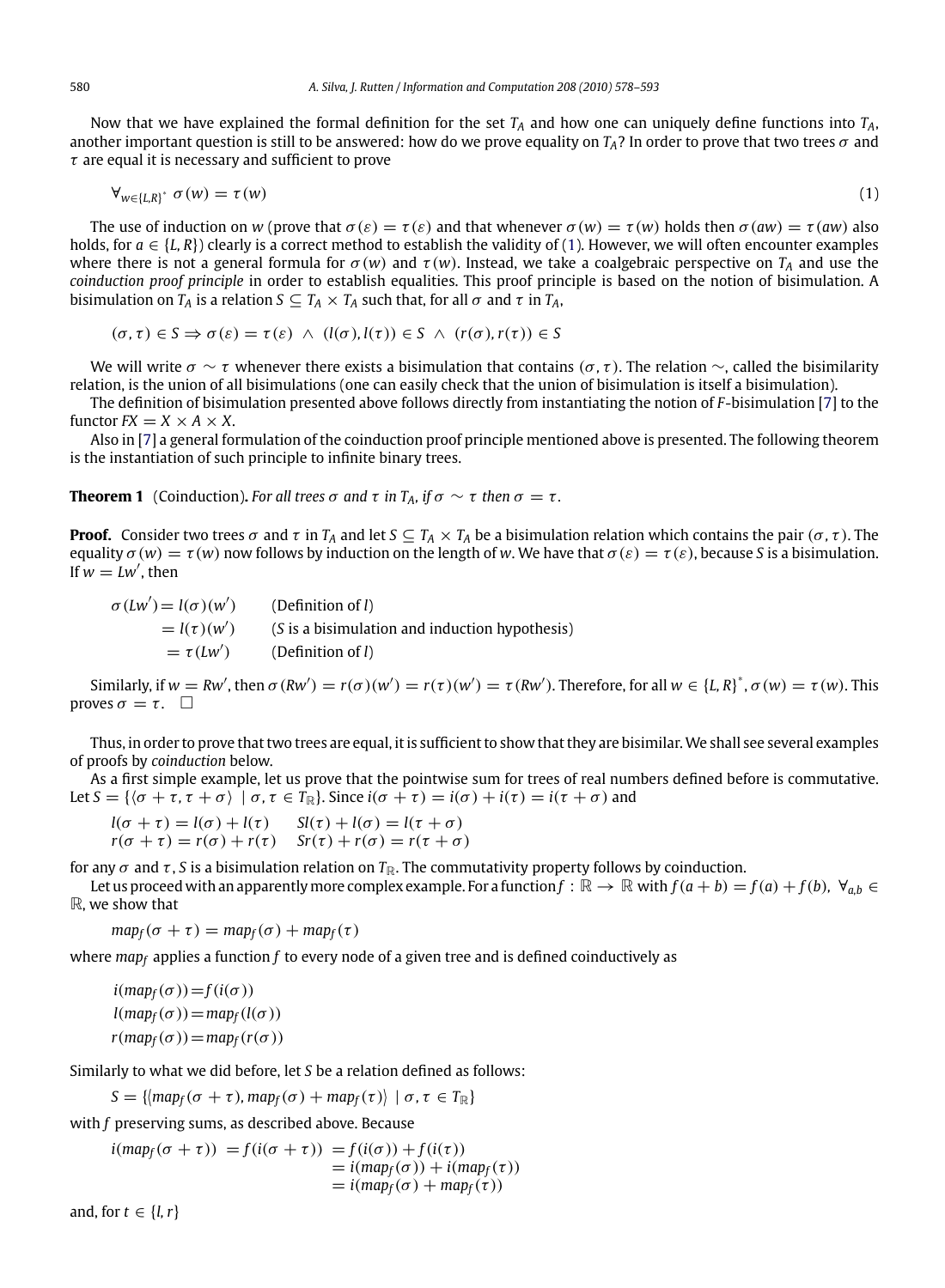<span id="page-3-0"></span>
$$
t(\text{map}_f(\sigma + \tau)) = \text{map}_f(t(\sigma + \tau)) = \text{map}_f(t(\sigma) + t(\tau))
$$
  
\n
$$
S \text{ map}_f(t(\sigma)) + \text{map}_f(t(\tau))
$$
  
\n
$$
= t(\text{map}_f(\sigma)) + t(\text{map}_f(\tau))
$$
  
\n
$$
= t(\text{map}_f(\sigma) + \text{map}_f(\tau))
$$

we can conclude that *S* is a bisimulation. Therefore, the desired equality follows by coinduction.

Although this example seemed more complex than the first, the final proof has a similar complexity. The bisimulation that witnesses the equality was constructed in a similar way and without great effort. This illustrates the power of proofs by coinduction – one can reduce the proof of laws about infinite structures to the construction of a relation that can be finitely described.

#### **3. Behavioural differential equations**

In this section, we shall view trees as formal power series. Following [\[8\]](#page-15-0), coinductive definitions of operators into *TA* and constant trees then take the shape of so-called *behavioural differential equations*. We shall prove a theorem guaranteeing the existence of a unique solution for a large family of systems of behavioural differential equations.

Formal power series are functions  $\sigma: \mathcal{X}^* \to k$  from the set of words over an alphabet  $\mathcal X$  to a semiring k. If A is a semiring, *TA*, as defined in Section [2,](#page-1-0) is the set of all formal power series over the alphabet {*L, R*} with coefficients in *A*. In accordance with the general notion of *derivative* of formal power series [\[8\]](#page-15-0) we shall write  $\sigma_l$  for  $l(\sigma)$  and  $\sigma_R$  for  $r(\sigma)$ . We will often refer to  $\sigma_L$ ,  $\sigma_R$  and  $\sigma(\varepsilon)$  as the left derivative, right derivative and initial value of  $\sigma$ .

Following [\[8\]](#page-15-0), we will develop a coinductive calculus of infinite binary trees. From now on coinductive definitions will have the shape of *behavioural differential equations*. Let us illustrate this approach by a simple example – the coinductive definition of a tree, called *one*, decorated with 1's in every node.



A formal definition of this tree consists the following behavioural differential equations:

| Differential equations   Initial value |                        |
|----------------------------------------|------------------------|
| $oneI = one$                           | $one(\varepsilon) = 1$ |
| $one_R = one$                          |                        |

The fact that there exists a unique tree that satisfies the above equations will follow from the theorem below, which presents a general format for behavioural differential equations guaranteeing the existence and uniqueness of solutions.

Behavioural differential equations will be used not just to define single constant trees but also functions on trees. We shall see examples below. Before we present the main result of this section, we need one more definition. We want to be able to view any element *n* ∈ *A* as a tree (which we will denote by  $[n]$ ):



The tree [*n*] is formally defined as

$$
\begin{array}{rcl}\n[n](\varepsilon) & = & n \\
[n](w) & = & 0 \quad w \neq \varepsilon\n\end{array}
$$

Next we present a syntax describing the format of behavioural differential equations that we will consider. Let  $\Sigma$  be a set of function symbols, each with an arity  $r(f) \ge 0$  for  $f \in \Sigma$ . (As usual we call  $f$  a constant if  $r(f) = 0$ .) Let  $X = \{x_1, x_2, \ldots\}$  be a set of (syntactic) variables, and let  $X_L = \{x_L | x \in X\}$ ,  $X_R = \{x_R | x \in X\}$ ,  $[X(\varepsilon)] = \{[x(\varepsilon)] | x \in X\}$  and  $X(\varepsilon) = \{x(\varepsilon) | x \in X\}$ be sets of notational variants of them. The variables  $x \in X$  will play the role of place holders for trees  $\tau \in T_A$ . Variables  $x_L, x_R$ , and  $[x(\varepsilon)]$  will then act as place holders for the corresponding trees  $\tau_L$ ,  $\tau_R$  and  $[\tau(\varepsilon)]$  in  $T_A$ , while  $x(\varepsilon)$  (without the square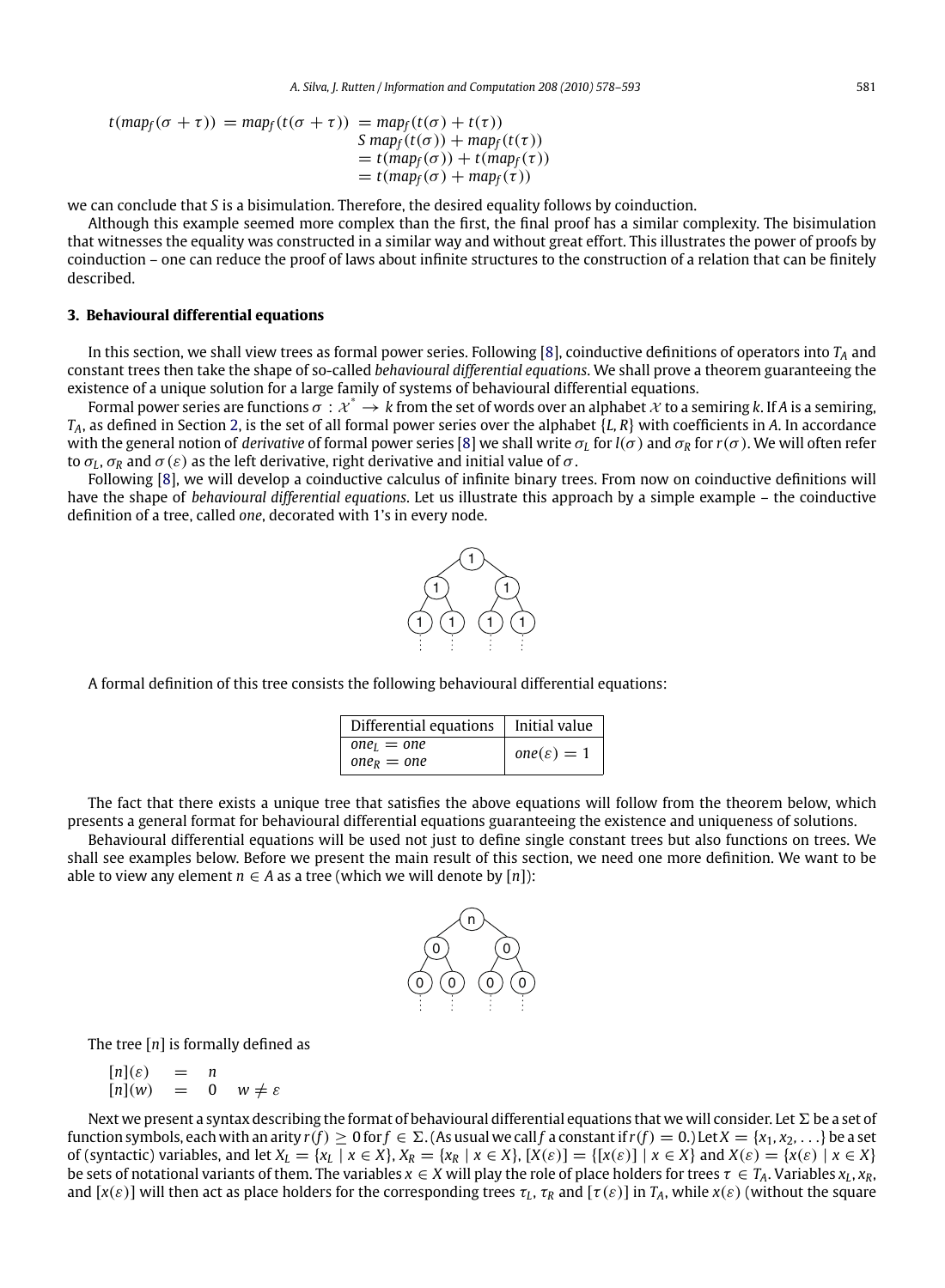<span id="page-4-0"></span>brackets) will correspond to  $\tau$ 's initial value  $\tau(\varepsilon) \in A$ . We call a system of behavioural differential equations for a function symbol  $f \in \Sigma$  with arity  $r = r(f)$  well-formed if it is of the form

| Differential equations   Initial value                       |                                                                                     |
|--------------------------------------------------------------|-------------------------------------------------------------------------------------|
| $\sqrt{f(x_1,\ldots,x_r)_L} = p$<br>$\int f(x_1,,x_r)_R = q$ | $\int (f(x_1,\ldots,x_r))(\varepsilon)=c(x_1(\varepsilon),\ldots,x_r(\varepsilon))$ |

where  $c: A^r \to A$  is a given function, and where p and q are terms built out of function symbols in  $\Sigma$  and variables in  $\{x_1, \ldots, x_r\}$  and their corresponding notational variants in  $X_L$ ,  $X_R$  and  $[X(\varepsilon)]$ . A well-formed system of equations for  $\Sigma$  will then consist of one well-formed equation for each  $f \in \Sigma$ . A solution of such a system of equations is a set of tree functions

 $\tilde{\Sigma} = \left\{ \tilde{f} : (T_A)^r \to T_A \mid f \in \Sigma \right\}$ 

satisfying, for all  $f \in \Sigma$  with arity *r* and for all  $\tau_1, \ldots, \tau_r \in T_A$ ,

$$
\left(\tilde{f}(\tau_1,\ldots,\tau_r)\right)(\varepsilon)=c(\tau_1(\varepsilon),\ldots,\tau_r(\varepsilon))
$$

and

$$
\left(\tilde{f}(\tau_1,\ldots,\tau_r)\right)_L = \tilde{p} \quad \text{and} \quad \left(\tilde{f}(\tau_1,\ldots,\tau_r)\right)_R = \tilde{q}
$$

where the tree  $\tilde{p} \in T_A$  (and similarly for  $\tilde{q}$ ) is obtained from the term *p* by replacing (all occurrences of) *x<sub>i</sub>* by  $\tau_i$ , (*x<sub>i</sub>*)<sub>L</sub>, by ( $\tau_i$ )<sub>L</sub>,  $(x_i)_R$  by  $(\tau_i)_R$ , and  $[x_i(\varepsilon)]$  by  $[\tau_i(\varepsilon)]$ , for all  $i = 1, \ldots, r$ , and all function *symbols*  $g \in \Sigma$  by their corresponding *function*  $\tilde{g}$ .

 ${\bf Theorem~2.}$  Let  $\Sigma$  be a set of function symbols. Every well-formed system of behavioural differential equations for  $\Sigma$  has precisely one solution of tree functions  $\tilde{\Sigma}.$ 

**Proof.** Consider a well-formed system of differential equations for  $\Sigma$ , as defined above. We define a set  $\mathcal T$  of terms  $t$  by the following syntax:

 $t ::= \underline{\tau} \quad (\tau \in T_A) \mid f(t_1, \ldots, t_{r(f)}) \quad (f \in \Sigma)$ 

where for every tree  $\tau \in T_A$  the set T contains a corresponding term, denoted by  $\tau$ , and where new terms are constructed by (syntactic) composition of function symbols from  $\Sigma$  with the appropriate number of argument terms. Note that  $\tau$  is disjoint from the set of terms  $p$ ,  $q$  as described above. The latter have no constants, while the elements of  $T$  have no variables.

Next we turn T into an *F*-coalgebra by defining a function  $\langle l, o, r \rangle : T \to (T \times A \times T)$  by induction on the structure of terms, as follows. First we define  $o: \mathcal{T} \rightarrow A$  by

 $o(\tau)$  =  $\tau(\varepsilon)$  $o(f(t_1, ..., t_{r(f)})) = c(o(t_1), ..., o(t_{r(f)}))$ 

(where *c* is the function used in the equations for *f*). Next we define  $l : T \to T$  and  $r : T \to T$  by  $l(\underline{r}) = \underline{r_l}$  and  $r(\underline{r}) = \underline{r_R}$ , and by

 $l(f(t_1, \ldots, t_r)) = \overline{p}$  and  $r(f(t_1, \ldots, t_r)) = \overline{q}$ 

Here, the terms  $\bar{p}$  and  $\bar{q}$  are obtained from the terms  $p$  and  $q$  used in the equations for  $f$ , by replacing (every occurrence of)  $x_i$  by  $t_i$ ,  $(x_i)_L$  by  $l(t_i)$ ,  $(x_i)_R$  by  $r(t_i)$ , and  $[x_i(\varepsilon)]$  by  $[o(t)]$ , for  $i = 1, ..., r$ . Because  $T_A$  is a final *F*-coalgebra, there exists a unique homomorphism  $h: \mathcal{T} \to T_A$ . We can use it to define tree functions  $\tilde{f}: (T_A)^r \to T_A$ , for every  $f \in \Sigma$ , by putting, for all  $\tau_1, \ldots, \tau_r \in T_A$ ,

 $\tilde{f}(\tau_1, \ldots, \tau_r) = h\left(f\left(\tau_1, \ldots, \tau_r\right)\right)$ 

This gives us a set  $\tilde\Sigma$  of tree functions. One can prove that it is a solution of our system of differential equations by coinduction, using the facts that  $h(\tau) = \tau$ , for all  $\tau \in T_A$ , and

 $h(f(t_1, \ldots, t_r)) = \tilde{f}(h(t_1), \ldots, h(t_r))$ 

for all *f* ∈  $\Sigma$  and *t<sub>i</sub>* ∈  $\tau$ . This solution is unique because, by finality of *T<sub>A</sub>*, the homomorphism *h* is.  $\Box$ 

Let us illustrate the generality of this theorem by mentioning a few examples of systems of differential equations that satisfy the format above. As a first example, take  $\Sigma = \{one\}$  consisting of a single constant symbol (with arity 0) and  $X = \emptyset$ . We observe that the differential equations for *one* mentioned at the beginning of this section satisfy the format of the theorem. For a second example, let  $\Sigma = \{+, \times\}$  with arities  $r(+) = r(\times) = 2$  and let  $X = \{\sigma, \tau\}$ . Consider the following equations:

| Differential equations   Initial value                                                   |                                                                          |
|------------------------------------------------------------------------------------------|--------------------------------------------------------------------------|
| $\sigma(\sigma+\tau)_{L}=\sigma_{L}+\tau_{L}$<br>$(\sigma + \tau)_R = \sigma_R + \tau_R$ | $(\sigma + \tau)(\varepsilon) = \sigma(\varepsilon) + \tau(\varepsilon)$ |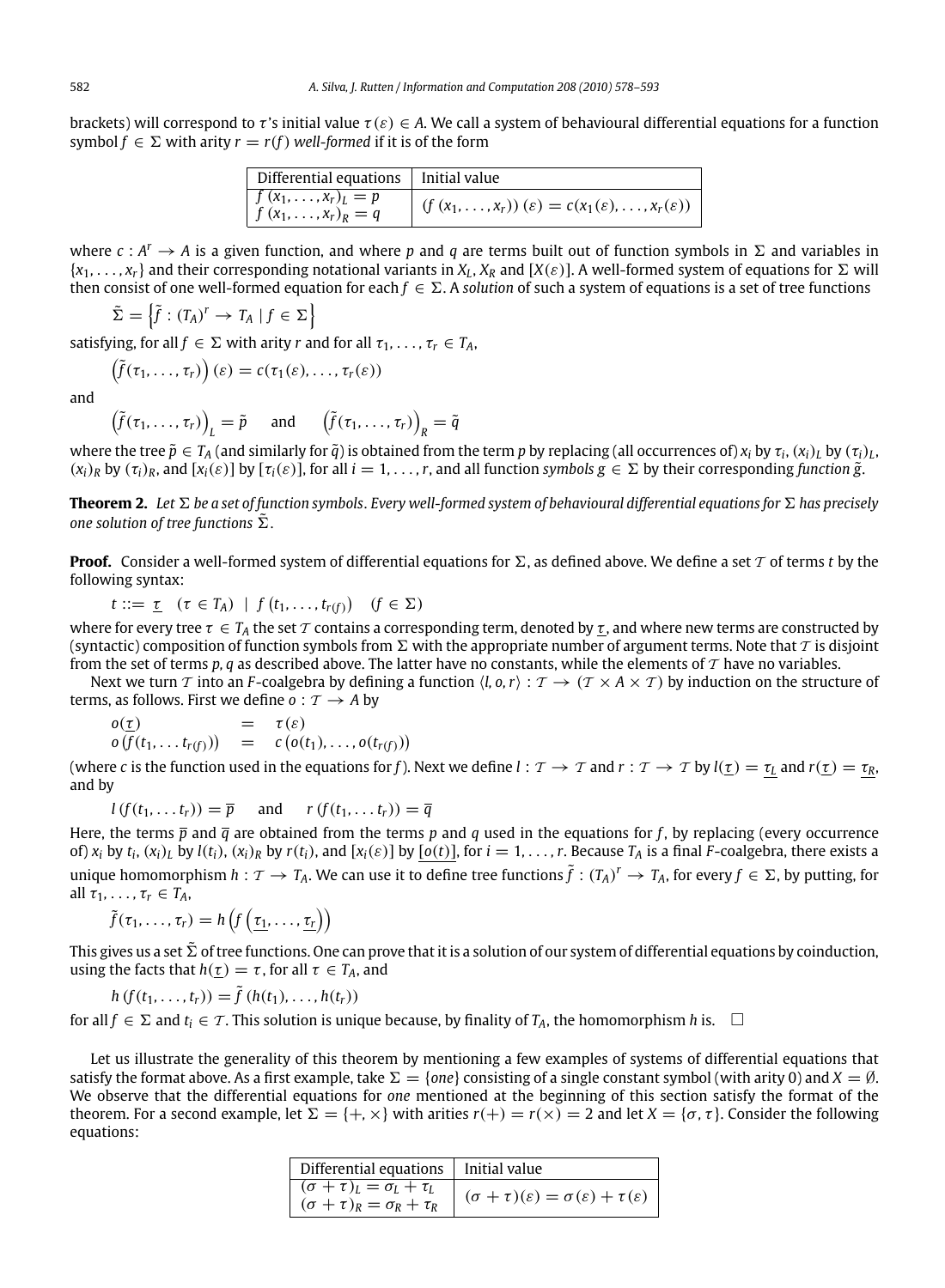| Differential equations                                                                                                                                                                 | Initial value                                                                      |
|----------------------------------------------------------------------------------------------------------------------------------------------------------------------------------------|------------------------------------------------------------------------------------|
| $(\sigma \times \tau)_l = (\sigma_l \times \tau) + ([\sigma(\varepsilon)] \times \tau_l)$<br>$(\sigma \times \tau)_R = (\sigma_R \times \tau) + ([\sigma(\varepsilon)] \times \tau_R)$ | $(\sigma \times \tau)(\varepsilon) = \sigma(\varepsilon) \times \tau(\varepsilon)$ |

These equations define the operations of *sum* and *convolution product* of trees, to be further discussed in Section 4. Note that the right-hand side of the equation for  $(\sigma \times \tau)_l$  (and similarly for  $(\sigma \times \tau)_l$ ) is a good illustration of the general format: it is built from the functions  $+$  and  $\times$ , applied to (a subset of) the variables on the left ( $\tau$ ), their derivatives ( $\sigma_l$  and  $\tau_l$ ), and their initial values viewed as trees ( $[\sigma(\varepsilon)]$ ).

Clearly there are many interesting instances of well-formed differential equations. Note, however, that the format *does* impose certain restrictions. The main point is that in the right-hand sides of the equations, only single *L* and *R* derivatives are allowed. The following is an example of a system of equations that is *not* well-formed and that does *not* have a unique solution. Let  $\Sigma = \{f\}$ , with arity  $r(f) = 1$ , and let  $X = \{\sigma\}$ . The equations for *f* are

| Differential equations   Initial value                   |                                                               |
|----------------------------------------------------------|---------------------------------------------------------------|
| $f(\sigma)_L = f(f(\sigma_{LL}))$<br>$f(\sigma)_R = [0]$ | $\left  f(\sigma)(\varepsilon) = \sigma(\varepsilon) \right $ |

This system is not well-formed because in the right-hand side of the equation for  $f(\sigma)_L$  the variable  $\sigma$  appears in a nonallowed notational variant  $\sigma_l L$  (it should only appear as  $\sigma$ ,  $\sigma_l$ ,  $\sigma_R$  or  $\sigma(\varepsilon)$ ). Both  $g(\sigma) = [\sigma(\varepsilon)] + (L \times [\sigma_{LL}(\varepsilon)])$  and  $h(\sigma) =$  $[\sigma(\varepsilon)] + (L \times [\sigma_{LL}(\varepsilon)] + L^2 \times (1 - L)^{-1})$  are solutions.

All the examples of systems of behavioural differential equations that will appear in the rest of this document fit into the format of Theorem [2.](#page-4-0) Therefore, in each case there exists a unique solution.

In the next section, we will define operators on trees, based on some general operators on formal power series [\[8\]](#page-15-0).

### **4. Tree calculus**

In this section, we present operators on trees, namely sum, convolution product and inverse, and state some elementary properties, which we will prove using coinduction.

The sum of two trees is defined as the unique operator satisfying:

| Differential equations   Initial value                                                |                                                                          |
|---------------------------------------------------------------------------------------|--------------------------------------------------------------------------|
| $\frac{(\sigma + \tau)_L = \sigma_L + \tau_L}{(\sigma + \tau)_R = \sigma_R + \tau_R}$ | $\sigma(\sigma+\tau)(\varepsilon)=\sigma(\varepsilon)+\tau(\varepsilon)$ |

Note that this is a generalisation of the sum on trees of real numbers defined in Section [2](#page-1-0) and that again we are overloading the use of  $+$  to represent both sum on trees and sum on the elements of the semiring.

Sum satisfies some desired properties, easily proved by coinduction, such as commutativity or associativity:

**Theorem 3.** *For all*  $\sigma$ *,*  $\tau$  *and*  $\rho$  *in*  $T_A$ ,  $\sigma$  + 0 =  $\sigma$ ,  $\sigma$  +  $\tau$  =  $\tau$  +  $\sigma$  *and*  $\sigma$  +  $(\tau + \rho) = (\sigma + \tau) + \rho$ .

Here, we are using 0 as a shorthand for [0]. We shall use this convention (for all  $n \in A$ ) throughout this document.

**Proof.** Easy exercise in coinduction. The equalities follow, respectively, from the fact that the relations  $\{\langle \sigma + 0, \sigma \rangle \mid \sigma \in T_A\}$ ,  $\{\langle \sigma + \tau, \tau + \sigma \rangle \mid \sigma, \tau \in T_A\}$  and  $\{\langle \sigma + (\tau + \rho), (\sigma + \tau) + \rho \rangle \mid \sigma, \tau, \rho \in T_A\}$  are bisimulations.  $\Box$ 

We define the convolution product of two trees as the unique operation satisfying:

| Differential equations                                                                                                                                                                   | Initial value                                                                      |
|------------------------------------------------------------------------------------------------------------------------------------------------------------------------------------------|------------------------------------------------------------------------------------|
| $\sigma(\sigma \times \tau)_L = (\sigma_L \times \tau) + (\sigma(\varepsilon) \times \tau_L)$<br>$(\sigma \times \tau)_R = (\sigma_R \times \tau) + (\sigma(\varepsilon) \times \tau_R)$ | $(\sigma \times \tau)(\varepsilon) = \sigma(\varepsilon) \times \tau(\varepsilon)$ |

Note that in the above definition we use  $\times$  for representing both multiplication on trees and on the elements of the semiring. Following the convention mentioned above  $\sigma(\varepsilon) \times \tau_L$  and  $\sigma(\varepsilon) \times \tau_R$  are shorthands for  $[\sigma(\varepsilon)] \times \tau_L$  and  $[\sigma(\varepsilon)] \times \tau_R$ . We shall also use the standard convention of writing  $\sigma\tau$  for  $\sigma \times \tau$ .

The general formula to compute the value of  $\sigma \times \tau$  according to a path given by a word  $w \in \{L, R\}^*$  is given by  $(\sigma \otimes \tau)(w)$ where:

$$
(\sigma \otimes \tau)(w) = \sum_{w=u \cdot v} \sigma(u) \times \tau(v)
$$

where · denotes word concatenation. The fact that these two definitions of product coincide follows by coinduction because the following relation is a bisimulation: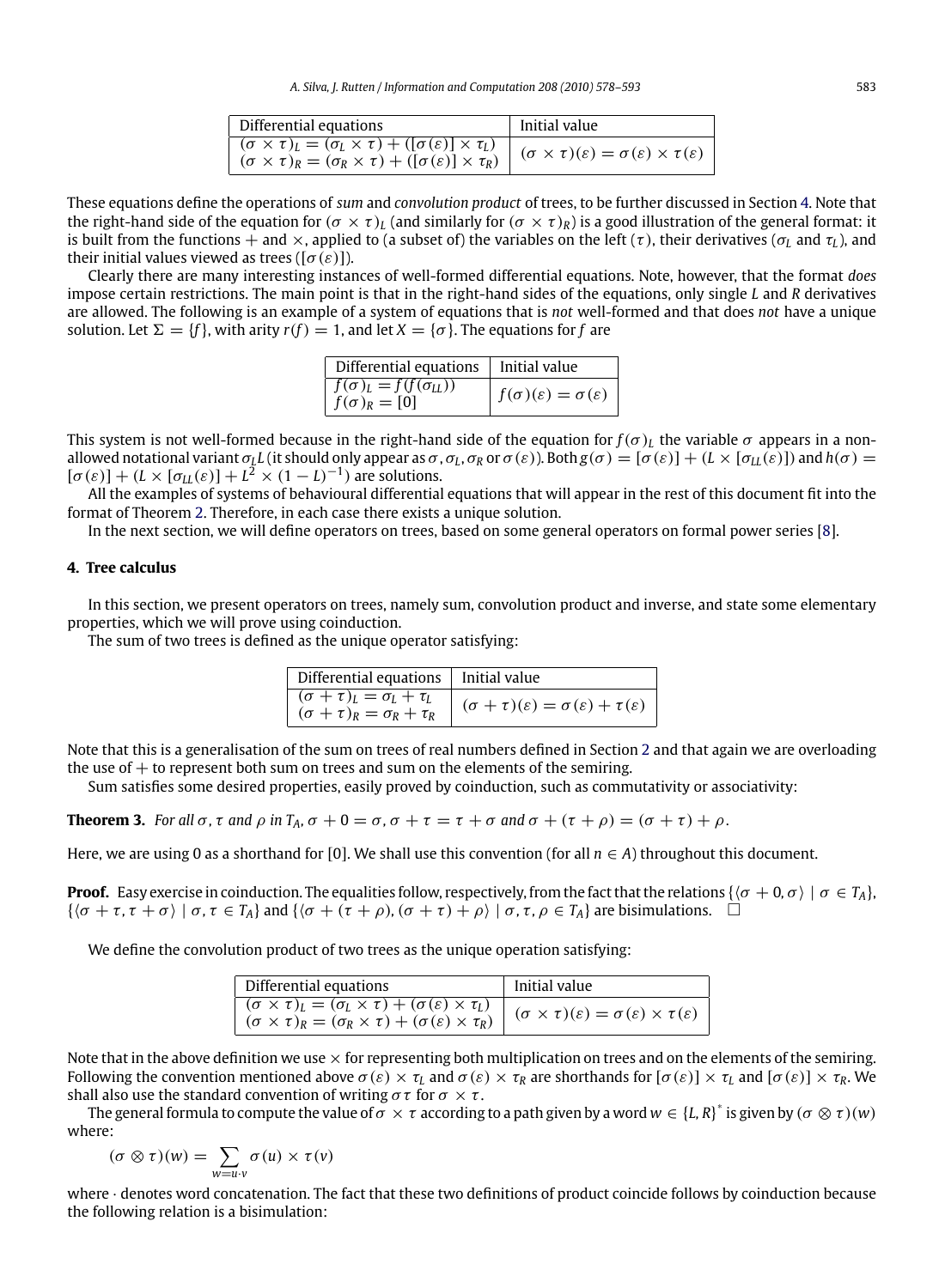$S = \{ \langle \sigma_1 \times \tau_1 + \cdots + \sigma_n \times \tau_n, \sigma_1 \otimes \tau_1 + \cdots + \sigma_n \otimes \tau_n \rangle \mid \sigma_i, \tau_i \in T_A \}$ 

To give the reader some intuition about this operation we will give a concrete example. Take *A* to be the Boolean semiring  $\mathbb{B} = \{0, 1\}$ , with operations  $+ = \vee$  and  $\times = \wedge$ . Then, a tree  $\tau \in T_A$  corresponds to a language  $\mathcal{L}(\tau)$  over the alphabet  $\{L, R\}$ given by

 $\mathcal{L}(\tau) = \{ w \in \{L, R\}^* \mid \tau(w) = 1 \}$  (2)

The product of trees corresponds then to concatenation of languages:

 $\mathcal{L}(\tau \times \sigma) = \mathcal{L}(\tau) \times \mathcal{L}(\sigma)$ 

The following theorem states some familiar properties of the convolution product.

**Theorem 4.** *For all*  $\sigma$ *,*  $\tau$ *,*  $\rho$  *in*  $T_A$  *and*  $a$ *,*  $b$  *in*  $A$ 

 $\sigma \times 1 = 1 \times \sigma = \sigma$  $\sigma \times 0 = 0 \times \sigma = 0$  $\sigma \times (\tau + \rho) = (\sigma \times \tau) + (\sigma \times \rho)$  $\sigma \times (\tau \times \rho) = (\sigma \times \tau) \times \rho$  $[a] \times \sigma = \sigma \times [a]$ , if A is a commutative ring  $[a] \times [b] = [a \times b]$ 

**Proof.** An exercise in coinduction. In [\[9\]](#page-15-0), these properties are proved for streams.  $\quad \Box$ 

Note that the convolution product is not commutative. Before we present the inverse operation, let us introduce two (very useful) constants, which we shall call left constant *L* and right constant *R*. They will have an important role in the tree calculus that we are about to develop and will turn out to have interesting properties when interacting with the product operation. The left constant *L* is a tree with 0's in every node except in the root of the left branch where it has a 1:



It is formally defined as

 $L(w) = 1$  *if*  $w = L$ *L*(*w*) = 0 *otherwise*

Similarly, the right constant *R* is only different from 0 in the root of its right branch:



and is defined as

 $R(w) = 1$  *if*  $w = R$ <br> $R(w) = 0$  otherwise  $= 0$  *otherwise* 

These constants have interesting properties when multiplied by an arbitrary tree.  $L \times \sigma$  produces a tree whose root and right subtrees are null and the left branch is  $\sigma$ :



<span id="page-6-0"></span>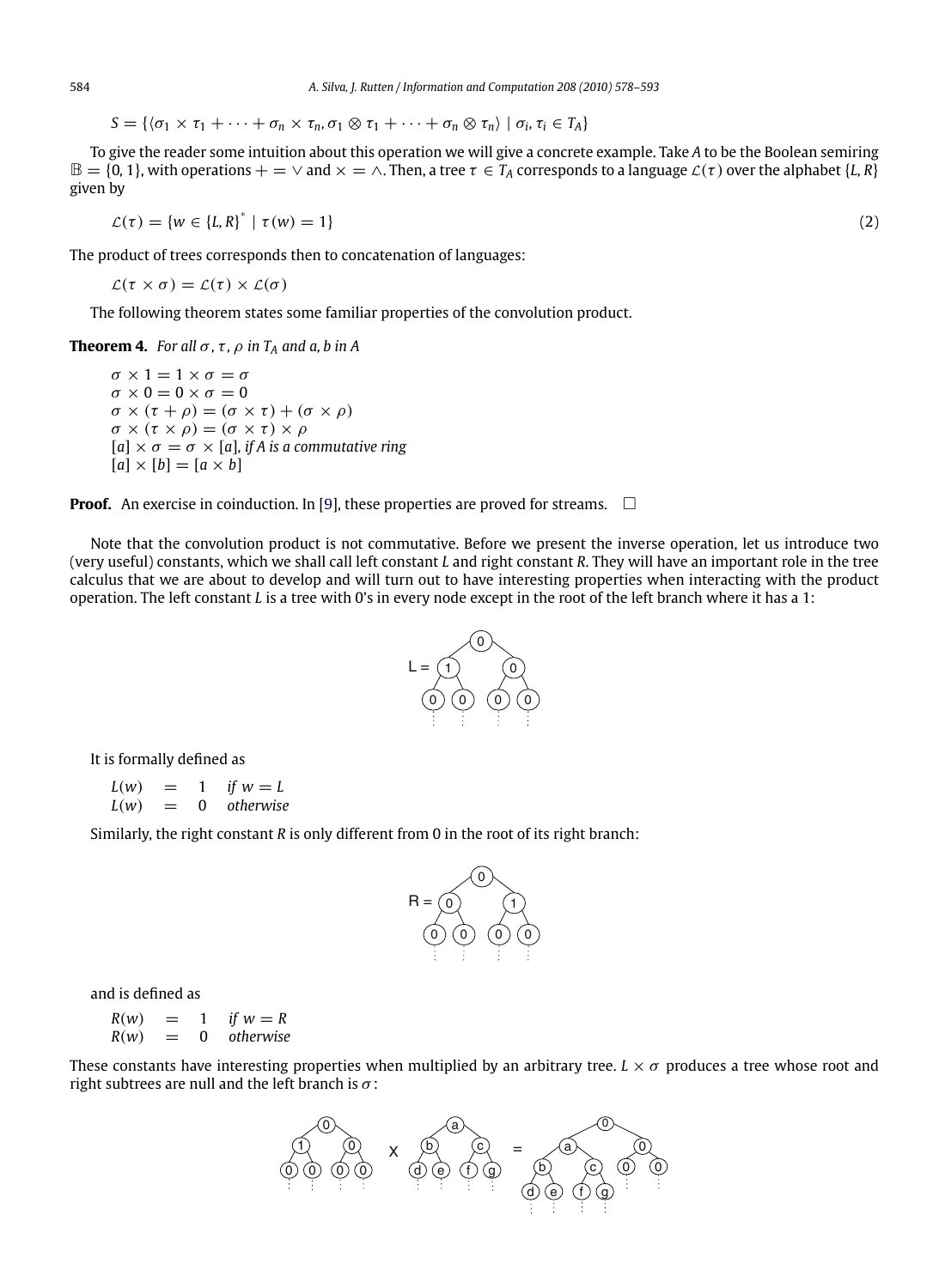<span id="page-7-0"></span>Dually,  $R \times \sigma$  produces a tree whose root and left subtrees are null and the right branch is  $\sigma$ :



As before, if we see *L* and  $\sigma$  as languages and the product as concatenation, we can gain some intuition on the meaning of this operation.  $L \times \sigma$  will prefix every word of  $\sigma$  with the letter *L*, meaning that no word starting by *R* will be an element of  $L \times \sigma$ , and thus,  $L \times \sigma$  has a null right branch. Similar for  $R \times \sigma$ .

As we pointed out before, the product operation is not commutative. For example,  $\sigma \times L \neq L \times \sigma$  and  $\sigma \times R \neq R \times \sigma$ . In fact, multiplying a tree σ on the right with *L* or *R* is interesting in itself. For instance, σ × *L* satisfies

$$
(\sigma \times L)(w) = \begin{cases} \sigma(u) & w = uL \\ 0 & \text{otherwise} \end{cases}
$$

which corresponds to the following transformation:



Similarly,  $\sigma \times R$  produces the following tree:



Again, if you interpret these operations in the language setting, what is being constructed is the language that has all words of the form *uL* and *uR*, respectively, such that  $\sigma(u) \neq 0$ .

We define the inverse of a tree as the unique operator satisfying:

| Differential equations                                                                                                                                                                 | Initial value                                         |
|----------------------------------------------------------------------------------------------------------------------------------------------------------------------------------------|-------------------------------------------------------|
| $\overline{(\sigma^{-1})_L} = \sigma(\varepsilon)^{-1} \times (-\sigma_L \times (\sigma^{-1})$<br>$(\sigma^{-1})_R = \sigma(\varepsilon)^{-1} \times (-\sigma_R \times (\sigma^{-1}))$ | $\sigma^{-1}(\varepsilon) = \sigma(\varepsilon)^{-1}$ |
| $(\sigma^-$                                                                                                                                                                            |                                                       |

We are using  $-\sigma_L$  and  $-\sigma_R$  as shorthands for  $[-1] \times \sigma_L$  and  $[-1] \times \sigma_R$ , respectively. In this definition, we require *A* to be a ring, in order to have additive inverses. Moreover, the tree  $\sigma$  is supposed to have also a multiplicative inverse for its initial value.

The inverse of a tree has the usual properties:

**Theorem 5.** *For all*  $\sigma$  *and*  $\tau$  *in*  $T_A$  :

$$
\sigma^{-1} \text{ is the unique tree s.t. } \sigma \times \sigma^{-1} = 1
$$
\n
$$
(\sigma \times \tau)^{-1} = \tau^{-1} \times \sigma^{-1}
$$
\n(3)

**Proof.** For the existence part of (3), note that

(1)  $(\sigma \times \sigma^{-1})(\varepsilon) = \sigma(\varepsilon) \times \sigma(\varepsilon)^{-1} = 1$ (2)  $(\sigma \times \sigma^{-1})_L = (\sigma_L \times \sigma^{-1}) + (\sigma(\varepsilon) \times (\sigma(\varepsilon)^{-1} \times (-\sigma_L \times \sigma^{-1}))) = 0$ (3)  $(\sigma \times \sigma^{-1})_R^{\mathsf{C}} = (\sigma_R \times \sigma^{-1}) + (\sigma(\varepsilon) \times (\sigma(\varepsilon)^{-1} \times (-\sigma_R \times \sigma^{-1}))) = 0$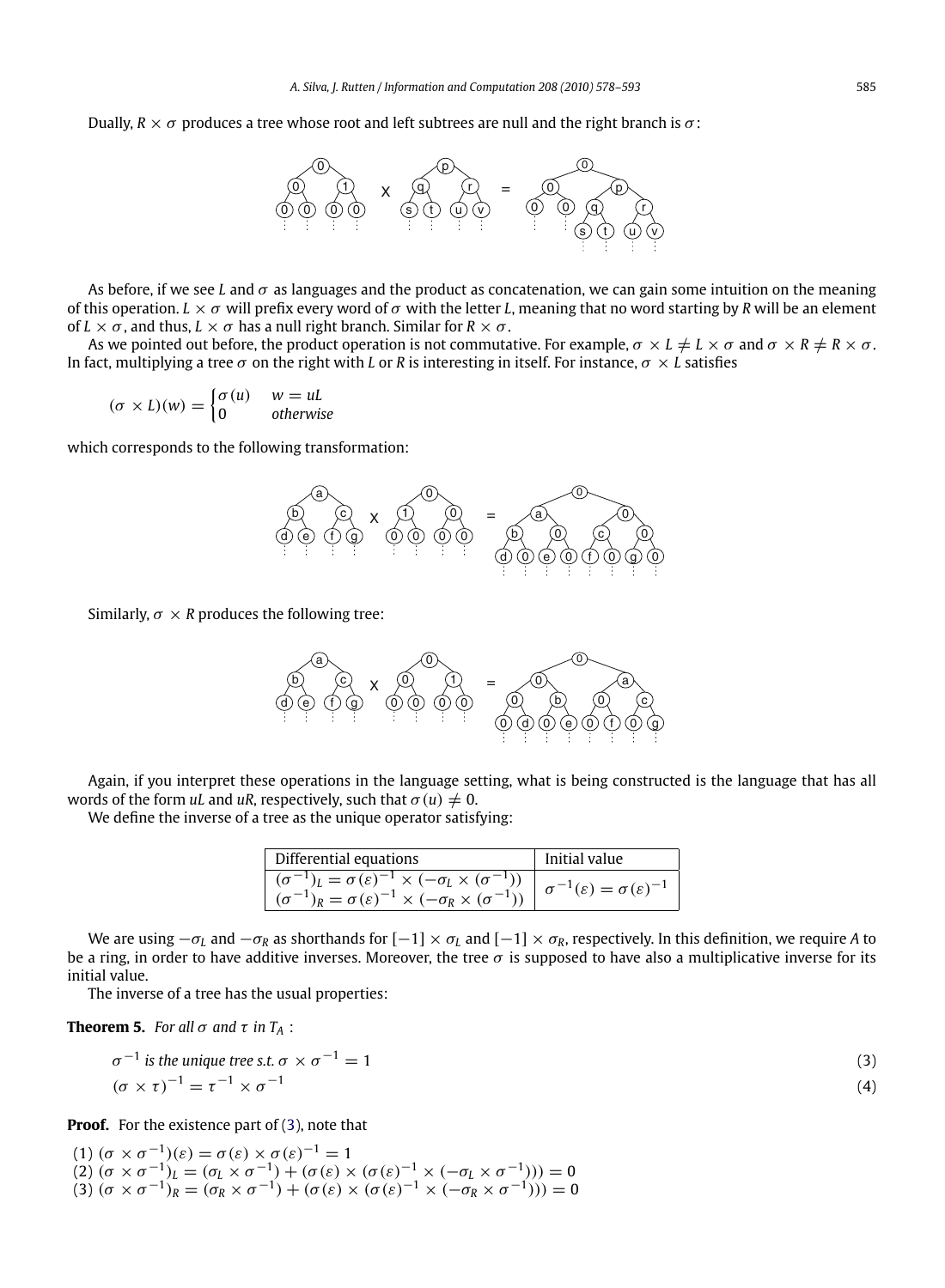<span id="page-8-0"></span>So, by uniqueness (using the behavioural differential equations that define 1) we have proved that  $\sigma \times \sigma^{-1} = 1$ . Now, for the uniqueness part of [\(3\)](#page-7-0), suppose that there is a tree  $\tau$  such that  $\sigma \times \tau = 1$ . We shall prove that  $\tau = \sigma^{-1}$ . Note that from the equality  $\sigma \times \tau = 1$  we derive that

(1)  $\tau(\varepsilon) = \sigma(\varepsilon)^{-1}$ (2)  $\tau_L = \sigma(\varepsilon) \times (-\sigma_L \times \tau)$ (3)  $\tau_R = \sigma(\varepsilon) \times (-\sigma_R \times \tau)$ 

Thus, by uniqueness of solutions for systems of behavioural differential equations,  $\tau = \sigma^{-1}$ .

For [\(4\)](#page-7-0), note that  $(\sigma \times \tau) \times \tau^{-1} \times \sigma^{-1} = \sigma \times (\tau \times \tau^{-1}) \times \sigma^{-1} = 1$ . Therefore, using the uniqueness property of [\(3\)](#page-7-0),  $(\sigma \times \tau)^{-1} = \tau^{-1} \times \sigma^{-1}$ .  $\Box$ 

### **5. Applications of tree calculus**

We will illustrate the usefulness of our calculus by looking at a series of interesting examples.

Throughout this section we will use different semirings. When we do not specify the semiring, the example is valid for an arbitrary semiring.

In order to compute closed formulae for trees we will be using the following theorem, that will enable us to solve behavioural differential equations in an algebraic manner.

**Theorem 6.** *For all*  $\sigma \in T_A$ ,  $\sigma = \sigma(\varepsilon) + (L \times \sigma_L) + (R \times \sigma_R)$ .

**Proof.** The theorem follows by coinduction from the fact that

$$
S = \{ \langle \sigma, \sigma(\varepsilon) + (L \times \sigma_L) + (R \times \sigma_R) \rangle \mid \sigma \in T_A \} \cup \{ (\sigma, \sigma) \mid \sigma \in T_A \}
$$

is a bisimulation.  $\square$ 

We will now show how to use this theorem to construct a closed formula for a tree. Recall our first system of behavioural differential equations:

| Differential equations   Initial value |                        |
|----------------------------------------|------------------------|
| $oneI = one$                           | $one(\varepsilon) = 1$ |
| $one_R = one$                          |                        |

There we saw that the unique solution for this system was the tree with 1's in every node. Alternatively, we can compute the solution using Theorem 6 as follows:

one = 
$$
one(\varepsilon) + (L \times one_L) + (R \times one_R)
$$
  
\n $\Leftrightarrow$  one = 1 + (L \times one) + (R \times one)  
\n $\Leftrightarrow (1 - L - R) one = 1$   
\n $\Leftrightarrow$  one =  $(1 - L - R)^{-1}$ 

Therefore, the tree *one* can be represented by the (very compact) closed formula  $(1 - L - R)^{-1}$ . Note the similarity of this closed formula with the one obtained for the stream  $(1, 1, \ldots)$  in [\[9\]](#page-15-0):  $(1 - X)^{-1}$ .

Let us see a few more examples. In the following two examples we will work with  $A = \mathbb{R}$ . The tree where every node at level *k* is labelled with the value 2*k*, called *pow*,

![](_page_8_Figure_19.jpeg)

is defined by the following system:

| Differential equations   Initial value           |                        |
|--------------------------------------------------|------------------------|
| $pow_l = 2 \times pow$<br>$pow_R = 2 \times pow$ | $pow(\varepsilon) = 1$ |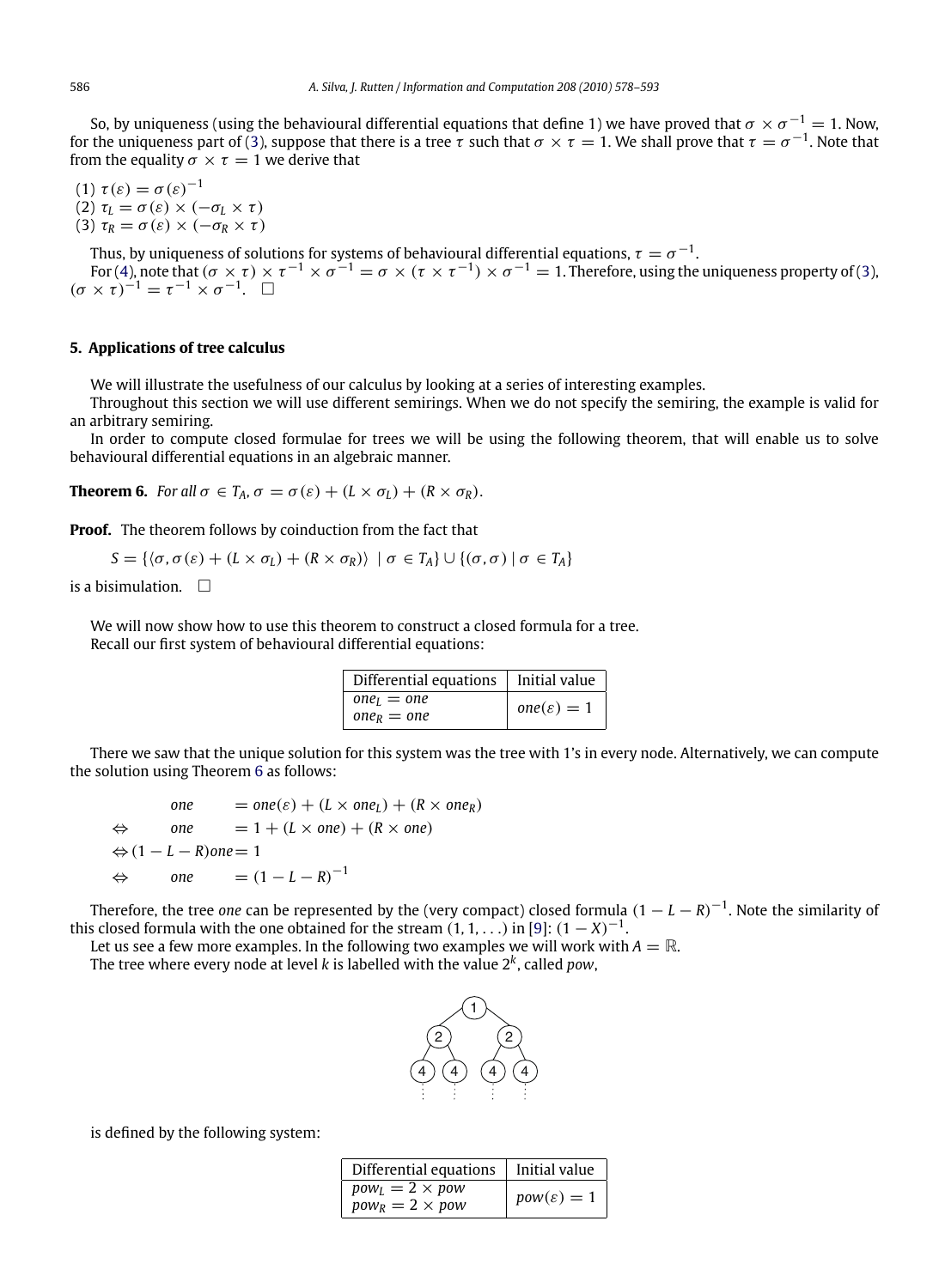We proceed as before, applying Theorem [6:](#page-8-0)

$$
pow = pow(\varepsilon) + (L \times pow_L) + (R \times pow_R)
$$
  
\n
$$
pow = 1 + (2L \times pow) + (2R \times pow)
$$
  
\n
$$
() 1 - 2L - 2R) pow = 1
$$
  
\n
$$
pow = (1 - 2L - 2R)^{-1}
$$

which gives us a nice closed formula for *pow*. Again, there is a strong similarity with streams: the closed formula for the stream  $(1, 2, 4, 8, ...)$  is  $(1 – 2X)^{-1}$ .

The tree with the natural numbers

![](_page_9_Figure_5.jpeg)

is represented by the following system of differential equations:

| Differential equations                                | Initial value          |
|-------------------------------------------------------|------------------------|
| $nat_l = nat + pow$<br>$nat_R = nat + (2 \times pow)$ | $nat(\varepsilon) = 1$ |

Applying Theorem [6,](#page-8-0) we have:

*nat*  $= nat(\varepsilon) + (L \times nat_L) + (R \times nat_R)$  $\Leftrightarrow$  *nat* = 1 + (*L* × (*nat* + *pow*)) + (*R* × (*nat* + 2*pow*))  $\Leftrightarrow$   $(1 - L - R)$ *nat* = 1 + *L*(1 – 2*L* – 2*R*)<sup>-1</sup> + 2*R*(1 – 2*L* – 2*R*)<sup>-1</sup>  $\Leftrightarrow$   $(1 - L - R)$ *nat* =  $(1 - L) \times (1 - 2L - 2R)^{-1}$  $\Leftrightarrow$  *nat* =  $(1 - L - R)^{-1} \times (1 - L) \times (1 - 2L - 2R)^{-1}$  $\Leftrightarrow$  *nat* = *one* × (1 − *L*) × *pow* 

The Thue–Morse sequence [\[1\]](#page-15-0) can be obtained by taking the parities of the counts of 1's in the binary representation of non-negative integers. Alternatively, it can be defined by the repeated application of the substitution map { $0 \rightarrow 01$ ;  $1 \rightarrow 10$ }:

 $0 \rightarrow 01 \rightarrow 0110 \rightarrow 01101001 \rightarrow \ldots$ 

We can encode this substitution map in a binary tree, called *thue*, which at each level *k* will have the first 2*<sup>k</sup>* digits of the Thue–Morse sequence:

![](_page_9_Figure_13.jpeg)

In this example, we take for *A* the Boolean ring  $2 = \{0, 1\}$  (where  $1 + 1 = 0$ ). The following system of differential equations defines *thue*:

| Differential equations                | l Initial value           |
|---------------------------------------|---------------------------|
| thue <sub><math>l</math></sub> = thue |                           |
| thue <sub>R</sub> = thue + one        | thue( $\varepsilon$ ) = 0 |

Note that *thue* + *one* equals the (elementwise) complement of *thue*. Applying Theorem [6](#page-8-0) to *thue*, we calculate:

*thue*  $= (L \times \text{thue}) + (R \times (\text{thue} + \text{one}))$  $\Leftrightarrow$   $(1 - L - R) \times$  *thue* =  $R \times$  *one*  $\Leftrightarrow$  *thue* =  $(1 - L - R)^{-1} \times R \times$  one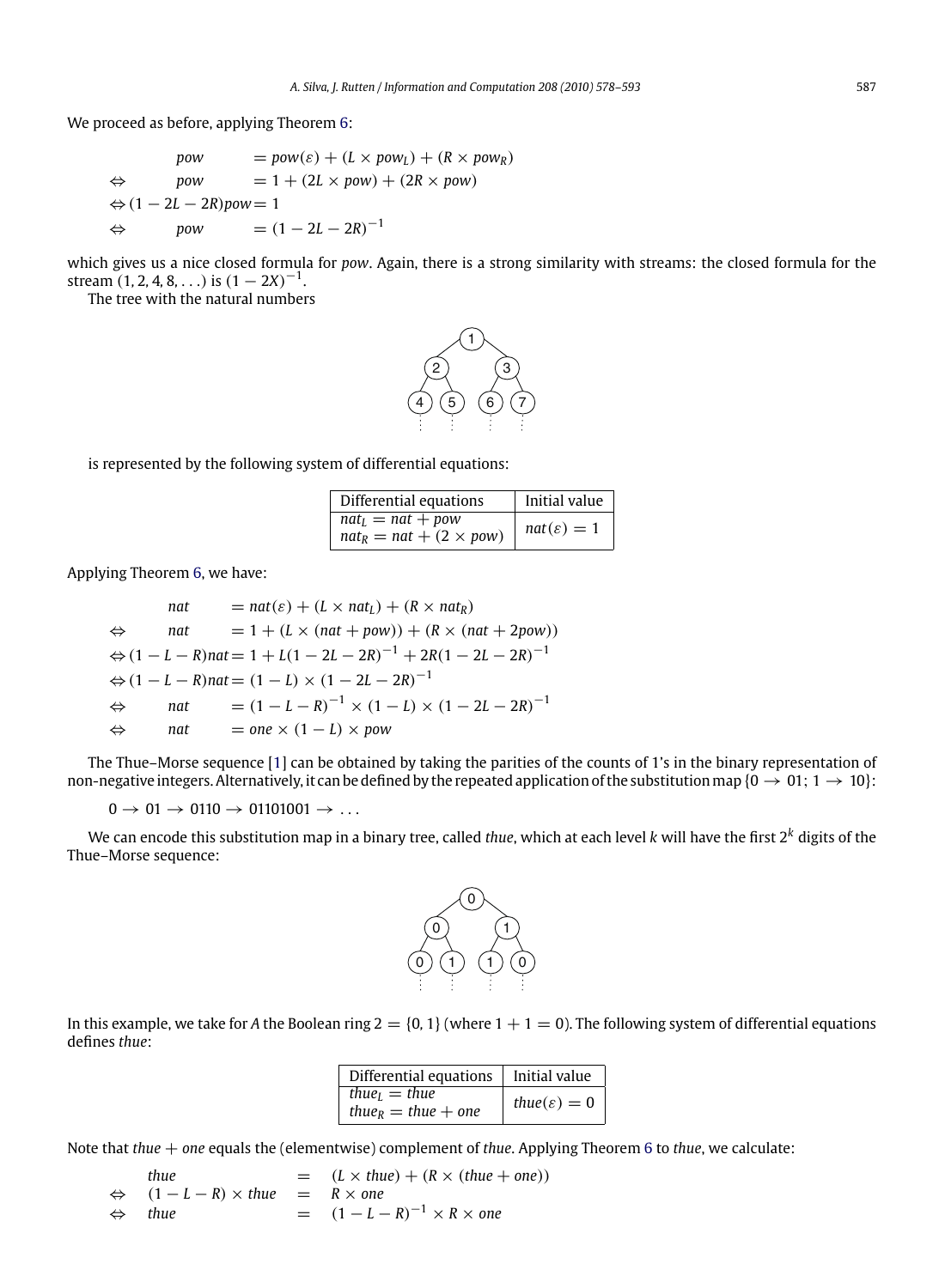which then leads to the following pretty formula for *thue*:

*thue*  $=$  *one*  $\times$  *R*  $\times$  *one* 

It is interesting to compare this formula with the *regular expression* that describes the corresponding *language* <sup>L</sup>(*thue*) ∈  ${L, R}^*$  (cf. Eq. [\(2\)](#page-6-0)), which is given by

$$
\mathcal{L}(\text{thue}) = \{w \in \{L, R\}^* \mid \text{thue}(w) = 1\}
$$

Putting

 $M = \mathcal{L}(thue)$ ,  $N = \mathcal{L}(thue + one)$ 

the above equations for the tree *thue* (together with Theorem [6\)](#page-8-0) lead to the following *language* equation for *M*:

 $M = (L \times M) + (R \times N)$ 

where  $\times$  denotes language concatenation,  $+$  denotes language union, and  $1 = \{\varepsilon\}$ . Similarly, computing left and right derivatives for *thue* + *one* leads to a *language* equation for *N*:

 $N = (L \times N) + (R \times M) + 1$ 

Solving these equations as usual – notably using

 $A = (B \times A) + C \implies A = B^* \times C$ 

for languages *A, B, C* such that  $\varepsilon \notin B$  — we find the following regular expression for *M*:

 $M = (L + (R \times L^* \times R))^* \times R \times L^*$ 

Somehow the tree expression for *thue* above is simpler and nicer.

The Cantor space is the collection of all infinite sequences over a two element set. Typically, this set is {0*,* 1}, but to avoid confusion with the semiring units we will take {*a, b*}. The Cantor space can be represented as a tree:

![](_page_10_Figure_17.jpeg)

In this example, we take for A the semiring of languages over a two-letter alphabet  $2^{\{a,b\}}$ , where  $1=\{\varepsilon\},$   $0=\emptyset, +$  and  $\times$ are, respectively, language union and concatenation. Note that each node of the above tree denotes in fact not a word but the language containing a singleton element.

The following system of differential equations defines *cantor*:

| Differential equations $\vert$ Initial value                                                    |                             |
|-------------------------------------------------------------------------------------------------|-----------------------------|
| cantor <sub><math>1</math></sub> = $a \times$ cantor<br>cantor <sub>R</sub> = $b \times$ cantor | cantor( $\varepsilon$ ) = 1 |

Applying Theorem [6](#page-8-0) to *cantor*, we have:

*cantor*  $=$   $(L \times a \times cantor) + (R \times b \times cantor)$  $\Leftrightarrow$   $(1 - aL - bR) \times \text{cantor} = 1$  $\Leftrightarrow$  *cantor* =  $(1 - aL - bR)^{-1}$ 

which gives us a very compact and pleasant closed formula for *cantor*.

Note that in this example there are two alphabets at stake, the one denoting the tree branches {*L, R*} and the one for the words in the language {*a, b*}. The interplay between this two alphabets is clearly reflected in the closed formula obtained.

Let us present another example – a substitution operation, which given two trees  $\sigma$  and  $\tau$ , replaces the left subtree of  $\sigma$ by  $\tau$ .

![](_page_10_Figure_26.jpeg)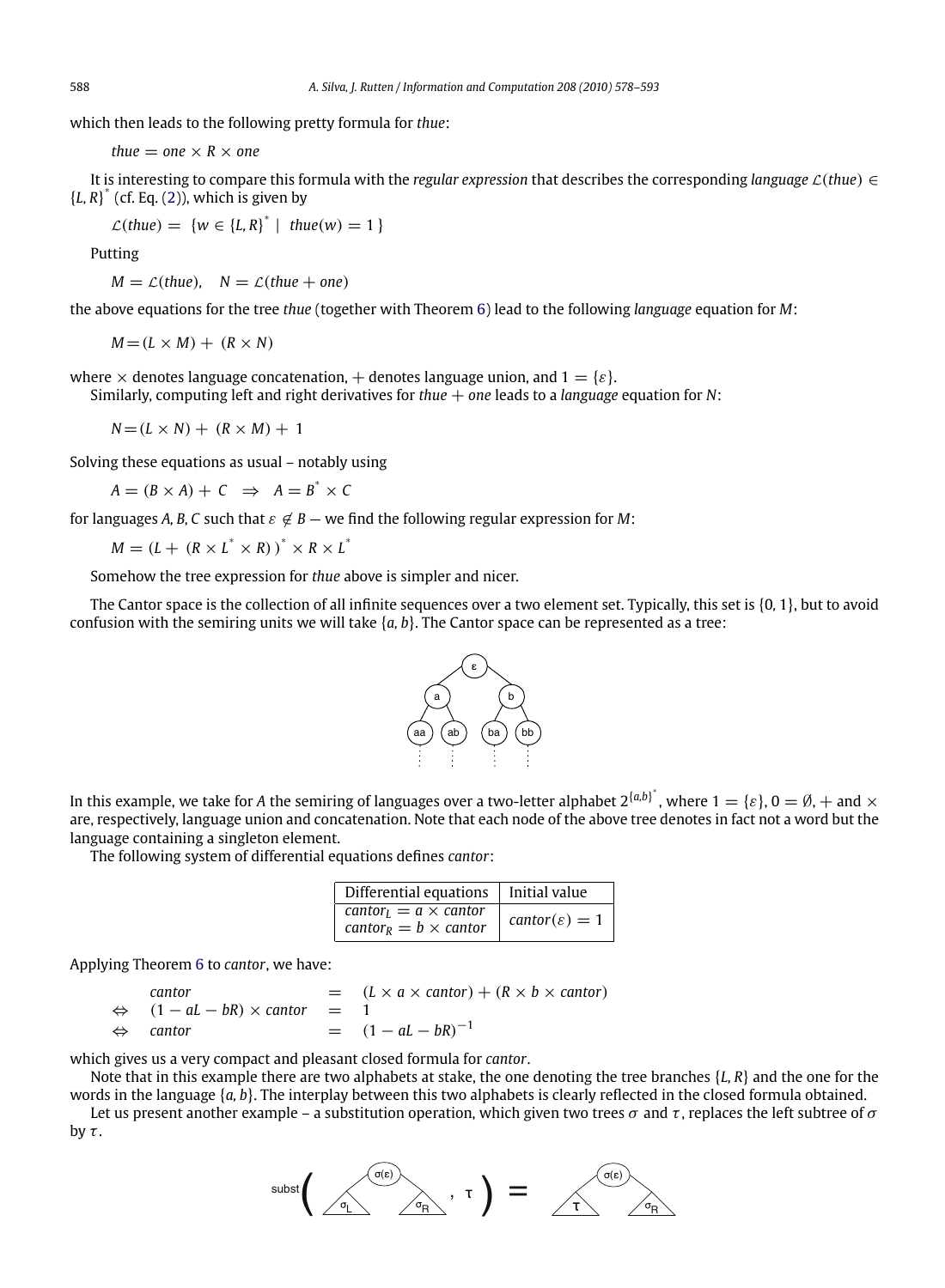It is easy to see that the equations that define this operation are:

| Differential equations                                                 | Initial value                                             |
|------------------------------------------------------------------------|-----------------------------------------------------------|
| subst $(\sigma, \tau)_I = \tau$<br>subst $(\sigma, \tau)_R = \sigma_R$ | subst $(\sigma, \tau)(\varepsilon) = \sigma(\varepsilon)$ |

Then, we apply Theorem [6](#page-8-0) and we reason:

$$
subst(σ, τ) = σ(ε) + (L × τ) + (R × σR)
$$
  
\n
$$
approxsubst(σ, τ) = σ - (L × σL) + (L × τ)
$$
  
\n
$$
approxsubst(σ, τ) = σ - L(σL - τ)
$$

Note that in the second step, we applied Theorem [6](#page-8-0) to  $\sigma$ . Moreover, remark that the final closed formula for *subst*( $\sigma$ ,  $\tau$ ) gives us the algorithm to compute the substitution:

![](_page_11_Figure_6.jpeg)

We can now wonder how to define a more general substitution operation that has an arbitrary path  $P \in \{L, R\}^+$  as an extra argument and replaces the subtree of  $\sigma$  given by this path by  $\tau$ . It seems obvious to define it as

$$
subst(\sigma, \tau, P) = \sigma - P(\sigma_P - \tau)
$$

where, in the right-hand side,  $P = a_1 a_2 ... a_n$  is interpreted as  $a_1 \times a_2 \times ... \times a_n$  and the derivative  $\sigma_P$  is defined as

$$
\sigma_P = \begin{cases} \sigma_{\delta} & P = \delta \\ (\sigma_{\delta})_{P'} & P = \delta.P' \end{cases}
$$

with δ being either *L* or *R*.

Let us check that our intuition is correct. First, we present the definition for this operation:

| Differential equations                                                                              |            |                                                       | Initial value                                                |
|-----------------------------------------------------------------------------------------------------|------------|-------------------------------------------------------|--------------------------------------------------------------|
| $\mathsf{subst}(\sigma,\tau,P)_{\delta} = \left\{ \mathsf{subst}(\sigma_{\delta},\tau,P') \right\}$ | $\sigma$ s | $P = \delta$<br>$P = \delta.P'$<br>$P = \delta' . P'$ | subst $(\sigma, \tau, P)(\varepsilon) = \sigma(\varepsilon)$ |

where  $\delta' \neq \delta$ . Now, observe that

$$
S = \{ \langle \textit{subst}(\sigma, \tau, P), \sigma - P(\sigma_P - \tau) \rangle \mid \sigma, \tau \in T_{\mathbb{R}}, P \in \{L, R\}^+ \} \cup \{ \langle \sigma, \sigma \rangle \mid \sigma \in T_{\mathbb{R}} \}
$$

is a bisimulation relation because:

(1) 
$$
(\sigma - P(\sigma_P - \tau))(\varepsilon) = \sigma(\varepsilon) = \text{subst}(\sigma, \tau, P)(\varepsilon)
$$
  
(2) For  $\delta \in \{L, R\}$ ,

$$
(\sigma - P(\sigma_P - \tau))_{\delta} = \sigma_{\delta} - P_{\delta}(\sigma_P - \tau)
$$
  
= 
$$
\begin{cases} \tau \\ \sigma_{\delta} - P'((\sigma_{\delta})_{P'} - \tau) & P = \delta P' \\ \sigma_{\delta} & P = \delta'.P' \end{cases}
$$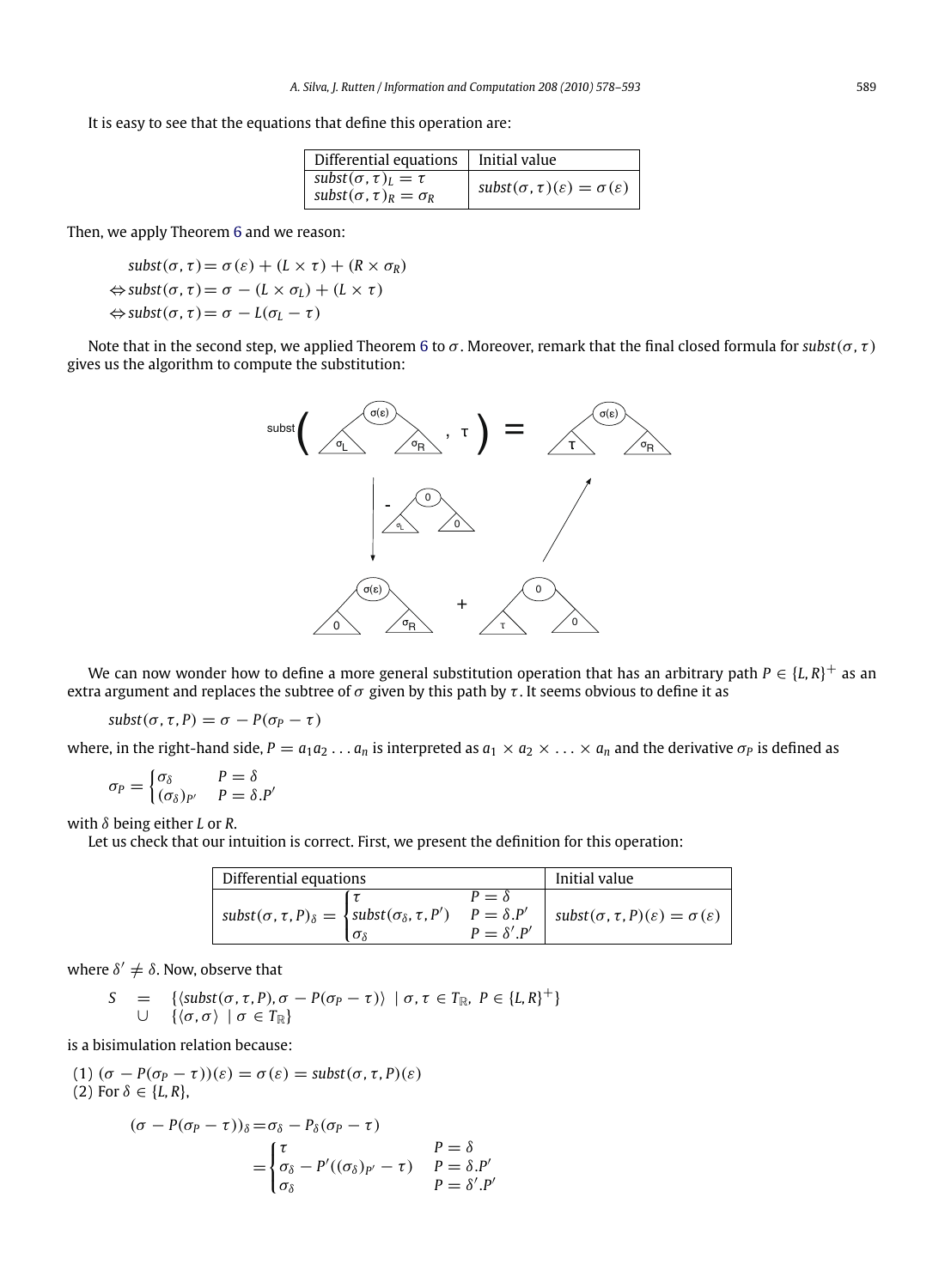$$
S \begin{cases} \tau & P = \delta \\ \text{subst}(\sigma_{\delta}, \tau, P') & P = \delta.P' \\ \sigma_{\delta} & P = \delta'.P' \end{cases}
$$
\n
$$
= \text{subst}(\sigma, \tau, P)_{\delta}
$$

Therefore, by Theorem [1,](#page-2-0)  $\text{subst}(\sigma, \tau, P) = \sigma - P(\sigma_P - \tau)$ .

Using this formula, we can now prove properties about this operation. For instance, one would expect that

$$
subst(\sigma, \sigma_P, P) = \sigma
$$

and

 $subst(subst(\sigma, \tau, P), \sigma_P, P) = \sigma$ 

The first equality follows easily:  $\text{subst}(\sigma, \sigma_P, P) = \sigma - P(\sigma_P - \sigma_P) = \sigma$ . For the second one we have:

 $subst(subst(\sigma, \tau, P), \sigma_P, P)$  $=$  *subst*( $\sigma - P(\sigma_P - \tau), \sigma_P, P$ ) (Definition of *subst*)  $= \sigma - P(\sigma_P - \tau) - P((\sigma - P(\sigma_P - \tau))_P - \sigma_P)$  (Definition of *subst*)  $= \sigma - P(\sigma_P - \tau) - P(\tau - \sigma_P)$   $((\sigma - P(\sigma_P - \tau))_P = \tau)$  $=$ 

Remark that this operation is a standard example in introductory courses on algorithms and data structures. It is often presented either as a recursive expression (very much in the style of our differential equations) or as a contrived iterative procedure. This example shows that our compact formulae constitute a clear way of presenting algorithms and that they can be used to eliminate recursion. Moreover, the differential equations are directly implementable algorithms (in functional programming) and our calculus provides a systematic way of reasoning about such programs.

#### **6. Infinite trees as generalizations of (bi-)infinite streams**

Infinite binary trees can be seen as generalizations of other well-known data structures. In this section, we will show how the sets of infinite and bi-infinite streams can be seen as special instances of *TA*.

Let *A* be a semiring. The set of infinite streams over *A* is formally defined as

 $A^{\omega} = \{s \mid s : \omega \rightarrow A\}$ 

The set  $A^{\omega}$  carries a final coalgebra structure for the functor  $GX = A \times X$  consisting of the following pair of functions:

$$
\langle h, t \rangle : A^{\omega} \to A \times A^{\omega}, \ s \mapsto \langle s(0), s' \rangle
$$

These assign to a stream  $s = (s_0, s_1, s_2, \ldots)$  its initial value  $s(0) = s_0 \in A$  and its derivative  $s' = (s_1, s_2, \ldots) \in A^\omega$ . We can now define the embedding of  $A^{\omega}$  into  $T_A$ :

$$
f : A^{\omega} \to T_A
$$
  
f(s)( $\varepsilon$ ) = s(0)  
f(s)<sub>L</sub> = f(s)<sub>R</sub> = f(s')

For a given stream *s*, *f*(*s*) is a tree where every node at level *k* is labelled by *s*(*k*). Defining an appropriate transition structure on  $A^{\omega}$  for the functor  $FX = X \times A \times X$ , we can prove that f is a coalgebra homomorphism, *i.e.*, the following diagram commutes:

![](_page_12_Figure_19.jpeg)

Thus,  $S = f(A^{\omega}) \cong A^{\omega}$  is a subcoalgebra of *T*<sub>A</sub>, *i.e.*, one can define a transition structure on *S* such that the inclusion map  $i: S \to T_A$  is a coalgebra homomorphism. In this case, the above diagram shows that the required transition map on *S* is simply the restriction of  $\langle l, i, r \rangle$  to *S*.

Moreover, *S* can also be characterised as the greatest subcoalgebra  $\Box P$  contained in the following predicate *P*:

$$
P = \{ \sigma \in T_A \mid \sigma_L = \sigma_R \}
$$

**Proposition 1.**  $S = \Box P$ .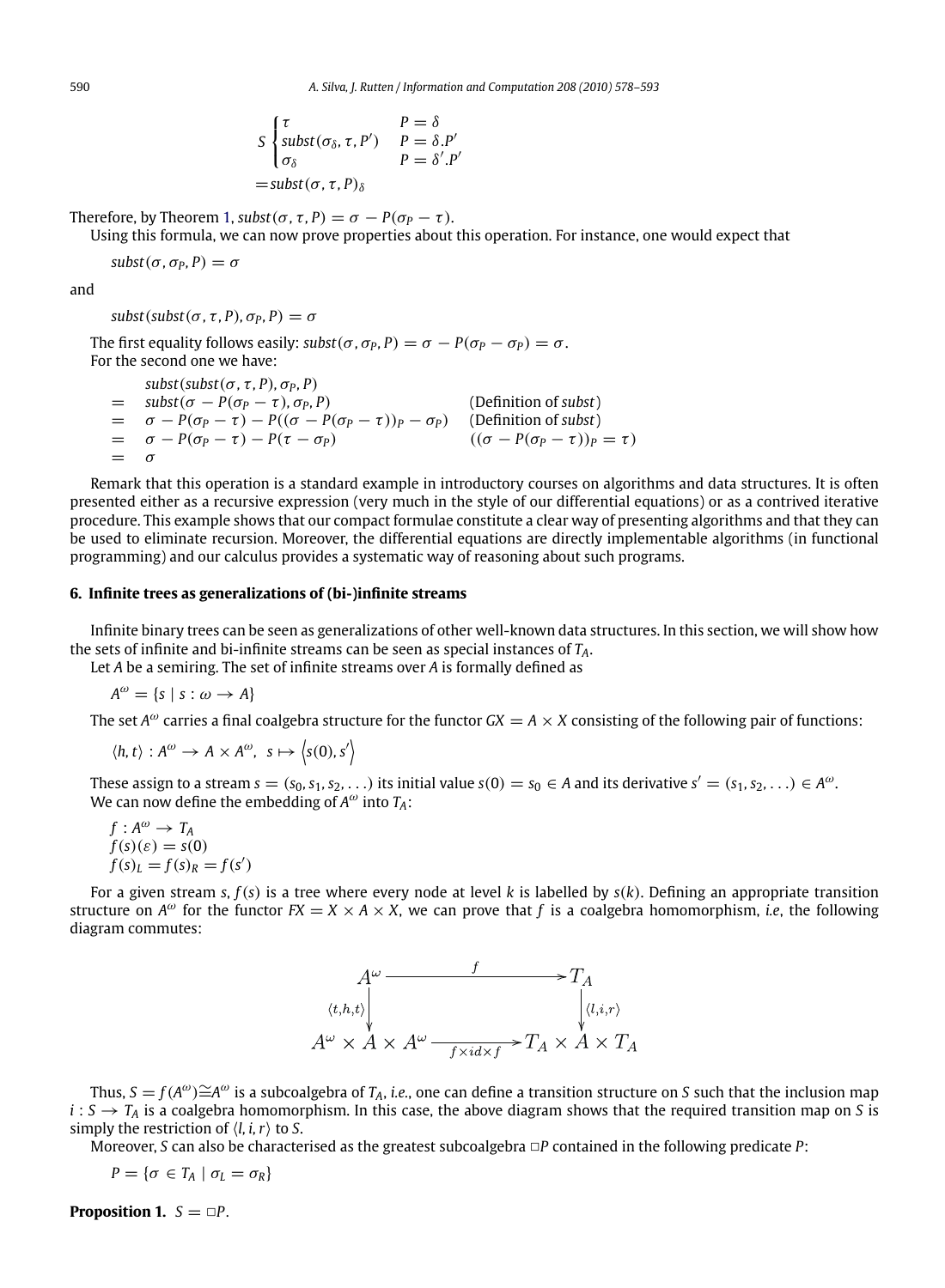**Proof.** The inclusion  $S \subseteq P$  follows from the fact that *S* is a subcoalgebra and that  $S \subseteq P$ :

$$
\begin{array}{rcl}\n\sigma \in S & \Leftrightarrow & \exists_{s \in A^{\omega}} \sigma = f(s) \\
\Rightarrow & \sigma_L = f(s)_L = f(s)_R = \sigma_R \\
\Leftrightarrow & \sigma \in P\n\end{array}
$$

To prove the inclusion  $\Box P \subseteq S$  let us first spell out what it means that  $\sigma \in \Box P$ :

$$
\sigma \in \Box P \quad \Leftrightarrow \quad \sigma_w = \sigma'_w \quad \text{ for all } w, w' \in \{L, R\}^* \text{ s.t. } |w| = |w'|
$$

where  $|\cdot|$  returns the length of a given word. This pointwise characterization of  $\Box P$  comes from unfolding the definition of what it means to be a greatest subcoalgebra contained in *P*:

 $\sigma \in \Box P$   $\Leftrightarrow$   $\sigma \in P$  and  $\sigma_L$ ,  $\sigma_R \in \Box P$  $\Leftrightarrow$   $\sigma_L = \sigma_R$  and  $\sigma_L \in P$ ,  $\sigma_R \in P$  and  $\sigma_{LL}$ ,  $\sigma_{LR}$ ,  $\sigma_{RL}$ ,  $\sigma_{RR} \in \Box P$  $\Leftrightarrow$   $\sigma_L = \sigma_R$  and  $\sigma_{LL} = \sigma_{LR}$  and  $\sigma_{RL} = \sigma_{RR}$  and  $\cdots$ . . .

Formally, one still has prove that the set

$$
P_1 = \left\{ \sigma \in T_A \mid \sigma_w = \sigma'_w \text{ for all } w, w' \in \left\{ L, R \right\}^* \text{ s.t. } |w| = |w'| \right\}
$$

is indeed the greatest subcoalgebra contained in *P*. The proof that  $P_1 \subseteq P$  and that  $P_1$  is a subcoalgebra follows easily from the definitions. Proving that is the greatest subcoalgebra follows also easily by induction on |*w*|.

Now, define  $s \in A^{\omega}$ , for a given  $\sigma \in \Box P$ , by  $s(n) = \sigma(w)$ , for any w such that  $|w| = n$  and observe that  $f(s) = \sigma$ . Therefore,  $\sigma \in S$ .  $\square$ 

Next we give a similar such characterisation for bi-infinite streams.

The set of bi-infinite streams over *A*, for a given semiring *A*, is formally defined as

 $A^{\mathbb{Z}} = \{s \mid s : \mathbb{Z} \to A\}$ 

The set  $A^{\mathbb{Z}}$  has a dynamics given by the following three maps:

$$
A^{\mathbb{Z}} \xrightarrow{\langle s_l, o, s_r \rangle} A^{\mathbb{Z}} \times A \times A^{\mathbb{Z}}
$$

These assign to a bi-infinite stream  $b=(\ldots,b_{-1},b_0,b_1,\ldots)$  its initial value  $b(0)=b_0\in A$ , its left shift s<sub>l</sub>(b)  $=\big(\ldots b_{-1},b_0,b_1,\ldots)$  $(b_0,b_1,b_2,\dots)\in A^\mathbb{Z}$  and its right shift  $s_l(b)=\big(\dots b_{-2},b_{-1},b_0,b_1,\dots\big)\in A^\mathbb{Z}.$  Note that the maps  $s_l$  and  $s_r$  have the property  $s_l \circ s_r = s_r \circ s_l = id$ .

We can now define the embedding of  $A^{\mathbb{Z}}$  into  $T_A$ :

 $g: A^{\mathbb{Z}} \to T_A$  $g(b)(\varepsilon) = b(0)$  $g(b)_{L} = g(s_{l}(b))$  $g(b)_R = g(s_r(b))$ 

The map *g* is a coalgebra homomorphism, *i.e*, the following diagram commutes:

$$
A^{\mathbb{Z}} \xrightarrow{\qquad \qquad g \qquad \qquad } T_A
$$
  

$$
\langle s_l, o, s_r \rangle \downarrow \qquad \qquad \downarrow \langle l, i, r \rangle
$$
  

$$
A^{\mathbb{Z}} \times A \times A^{\mathbb{Z}} \xrightarrow{\qquad \qquad g \times id \times g \qquad} T_A \times A \times T_A
$$

Thus,  $B = f(A^{\mathbb{Z}}) \cong A^{\mathbb{Z}}$  is a subcoalgebra of  $T_A$ .

Moreover, *B* can be characterised as the greatest subcoalgebra ✷*Q* contained in the following predicate *Q*:

$$
Q = \{ \sigma \in T_A \mid \sigma_{LR} = \sigma = \sigma_{RL} \}
$$

**Proposition 2.**  $B = \Box Q$ .

**Proof.** The proof that  $B = \Box Q$  is similar to the corresponding proof for infinite streams. The inclusion  $B \subseteq \Box Q$  follows from the fact that *B* is a subcoalgebra and that  $B \subseteq Q$ :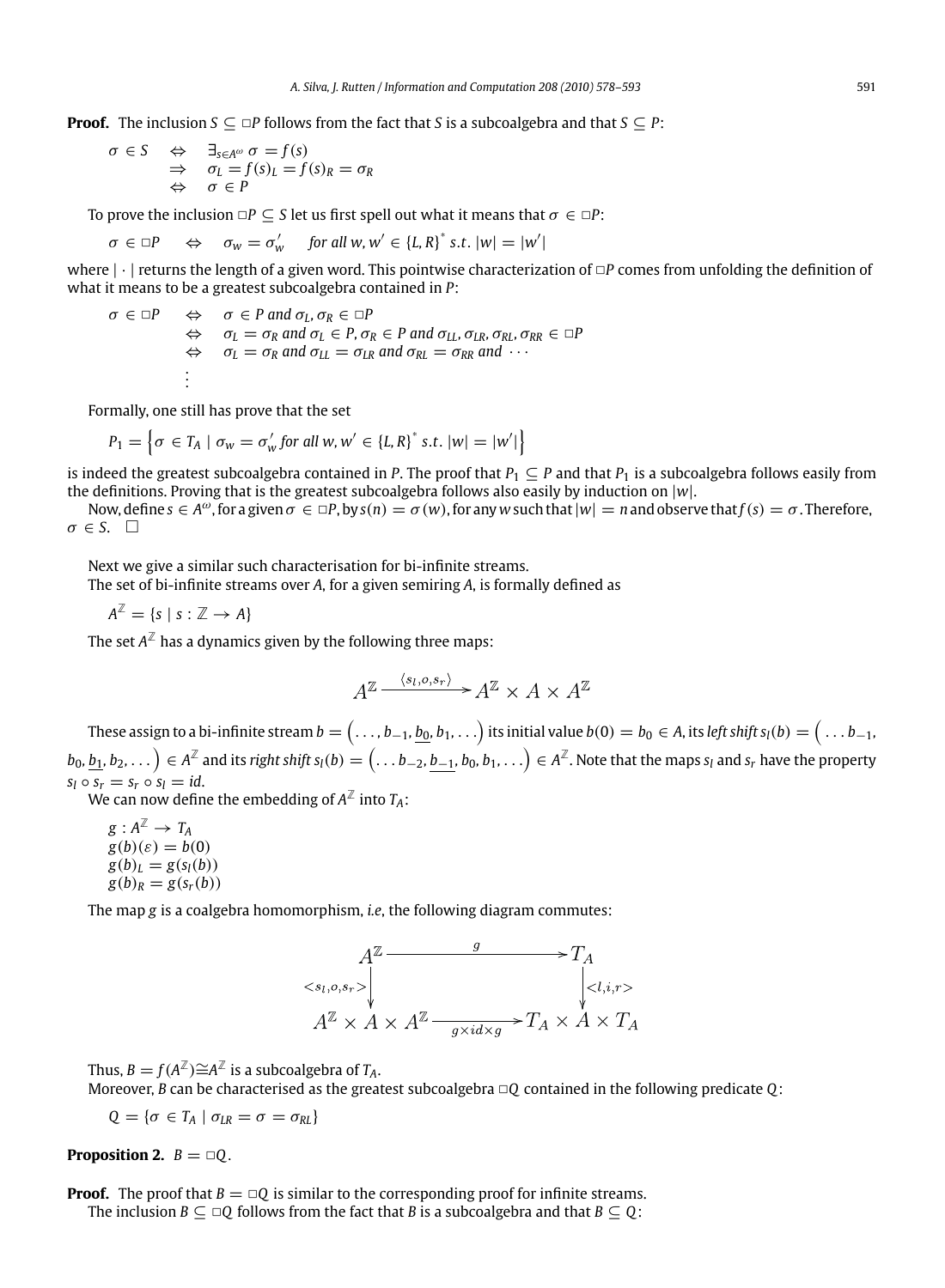$$
\begin{array}{rcl}\n\sigma \in B & \Leftrightarrow & \exists_{b \in A^{\mathbb{Z}}} \sigma = g(b) \\
\Rightarrow & \sigma_{RL} = (g \circ s_r \circ s_l)(b) = g(b) = (g \circ s_l \circ s_r)(b) = \sigma_{LR} \\
\Leftrightarrow & \sigma \in \mathbb{Q}\n\end{array}
$$

To prove the inclusion  $\Box Q \subseteq B$  we spell out what it means that  $\sigma \in \Box Q$ :

 $\sigma \in \Box Q \quad \Leftrightarrow \quad \sigma_w = \sigma'_w \quad \text{ for all } w, w' \in {\lbrace L, R \rbrace}^* \text{ s.t } |w|_a = |w'|_a, \ a \in {\lbrace L, R \rbrace}$ 

where  $|\cdot|_a$  returns the number of occurrences of *a* in a given word. As before, the formal proof that this pointwise characterization of □*Q* is correct is omitted. The intuition behind it is similar to the one presented above for □*P*.

Now, define  $b \in A^{\mathbb{Z}}$ , for a given  $\sigma \in \mathbb{Q}$ , by  $b(z) = \sigma(w)$ , for any w such that  $|w|_R - |w|_L = z$  and observe that  $g(b) = \sigma$ . Therefore,  $\sigma \in B$ .  $\Box$ 

#### **7. Rational binary trees**

We introduce the family of rational trees. Rational trees are important because they are exactly the trees that can be represented by closed formulae. We compare our definition of rationality with existing notions. We prove that our definition of rationality is more expressive than the one presented in [\[6\]](#page-15-0) and that it coincides with the one given for formal power series in [\[3\]](#page-15-0).

All the examples presented so far are rational trees.

We define the set  $R$  of rational trees as the smallest subset of  $T_A$  (for a ring *A*) such that:

 $(1)$   $[n] \in \mathcal{R}$ , for all  $n \in A$ 

 $(2) L, R \in \mathcal{R}$ 

(3) For all  $\sigma$  and  $\tau$  in  $\mathcal{R}, \sigma + \tau, \sigma \times \tau$  are also in  $\mathcal{R}$ 

(4) For all  $\sigma$  in  $\mathcal R$ , such that  $\sigma(\varepsilon)$  is invertible in A,  $\sigma^{-1}$  is also in  $\mathcal R$ 

The expressions in  $R$  are given by the following grammar:

 $\sigma, \tau ::= [n], n \in A \mid L \mid R \mid \sigma + \tau \mid \sigma \tau \mid \sigma^{-1} (\sigma(\varepsilon))$  invertible in *A*)

Next, we recall two existing notions of rationality from the literature.

**Definition 1** ([\[6,](#page-15-0) p. 424])**.** A tree *t* is rational if it has only a finite number of different subtrees.

Our definition of rational is more general than this one. As an example take the tree *nat* of natural numbers. Obviously, it has an infinite number of different subtrees and it is still rational in our setting.

**Definition 2** ([\[3,](#page-15-0) p. 6]). A formal power series is rational if it is an element of the rational closure of  $k \langle X \rangle$ .

*k X* is the set of polynomials (formal power series with finite support) over *X* with coefficients in *k*. By finite support we mean that for  $\sigma \in k \langle X \rangle$  there is a finite number of words  $w \in X^*$  such that  $\sigma(w) \neq 0$ . The rational closure of  $k \langle X \rangle$  is the smallest set containing  $k \langle X \rangle$  that is closed under the rational operations: sum, product, external products and star. There are two external product operations of *k* on *k*  $\langle X \rangle$  defined, for  $a \in k$ , as  $(a\sigma)(w) = a \times \sigma(w)$  and  $(\sigma a)(w) = \sigma(w) \times a$ . The star operator is defined as  $\sigma^*=\sum_{n\geq 0}\sigma^n.$  This definition is only valid for formal power series  $\sigma$  such that  $\sigma(\varepsilon)=0$ (because in this case the family  $(\sigma^n)_{n\geq 0}$  is locally finite and summable [\[3\]](#page-15-0)).

If we restrict definition 2 to formal power series over two variables, one can prove that the rational closure of  $A \langle \{L, R\} \rangle$ , which we will denote by  $\mathcal{R}_{BR}$ , is given by the following syntax:

 $\sigma, \tau ::= [n], n \in A \mid L \mid R \mid \sigma + \tau \mid \sigma \tau \mid \sigma^* (\sigma(\varepsilon) = 0)$ 

The following theorem states the relation between this notion of rationality and ours.

**Theorem 7.** *The set of rational trees* <sup>R</sup> *coincides with the set of rational formal power series over two variables, as defined in [\[3\]](#page-15-0)*.

**Proof.** We will prove this theorem by induction on the syntax of the expressions. In fact, the syntax definitions for  $\mathcal{R}$  and  $\mathcal{R}_{BR}$  are very similar. They only differ in the use of star and inverse.

It easy to see that  $[n]$ , L, R,  $\sigma + \tau$ ,  $\sigma \tau \in \mathbb{R} \Leftrightarrow [n]$ , L, R,  $\sigma + \tau$ ,  $\sigma \tau \in \mathcal{R}_{BR}$ . Therefore, in order to conclude that  $\mathbb{R}$  and  $\mathcal{R}_{BR}$ are equal, we only have to show that:

$$
\sigma^* \in \mathcal{R}_{BR} \Rightarrow \sigma^* \in \mathcal{R} \tag{5}
$$
\n
$$
\sigma^{-1} \in \mathcal{R} \Rightarrow \sigma^{-1} \in \mathcal{R}_{BR} \tag{6}
$$

For (5), observe that, if *A* is a ring then  $\sigma^*$  is the inverse of  $1 - \sigma$  and, for  $\sigma \in \mathcal{R}$ ,  $(1 - \sigma)^{-1} \in \mathcal{R}$ . To see that  $\sigma^*$  is the inverse of  $1 - \sigma$  note that

<span id="page-14-0"></span>